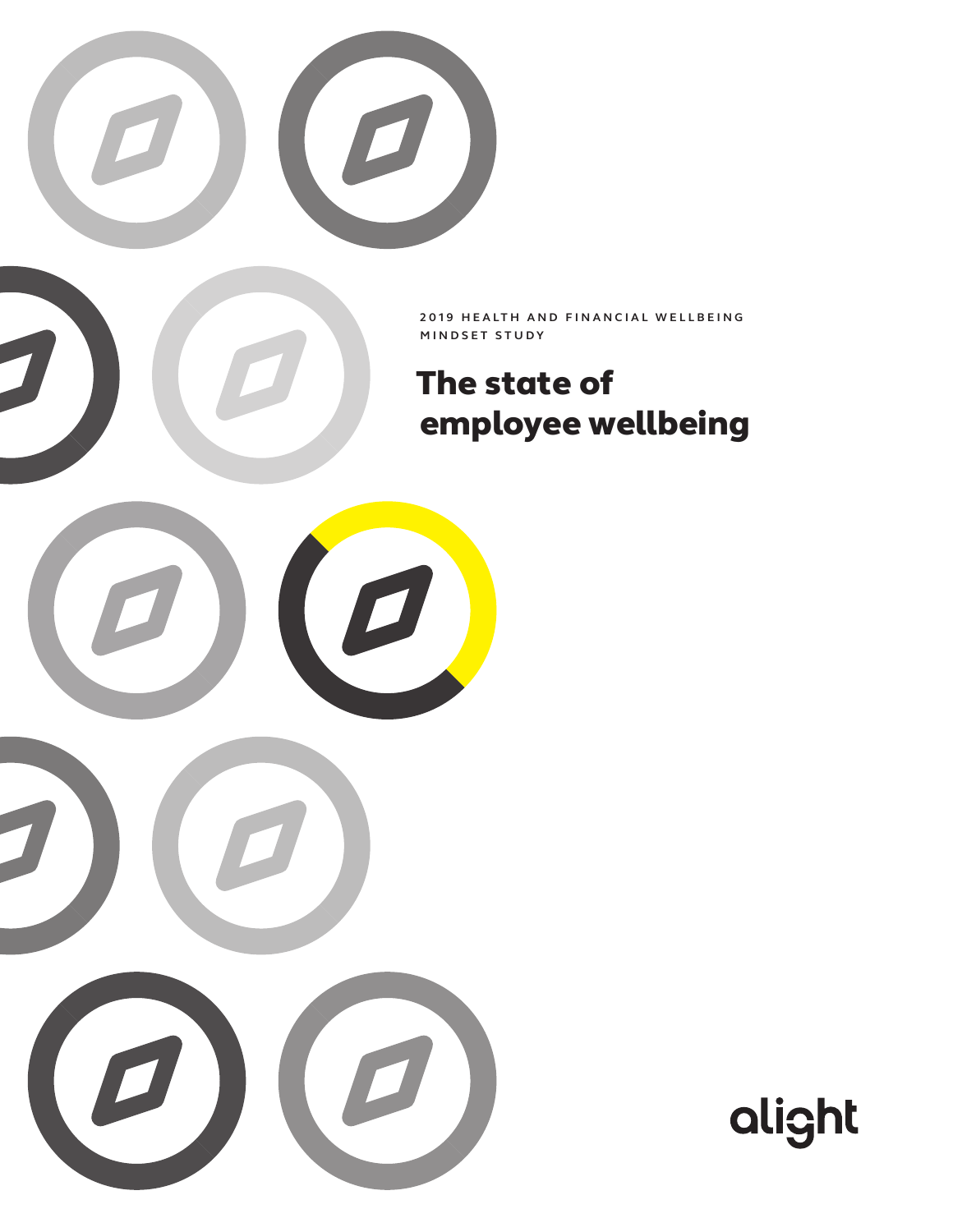- 1 About this study
- 2 Current employee wellbeing mindset
- 4 Employee wellbeing is not getting better
- 8 Financial wellbeing challenges persist
- 12 Healthcare consumerism behaviors are in flux
- 16 Employees look to employers for wellbeing support
- 22 What employers can do to improve employee wellbeing
- 25 Respondent profile
- 26 The authors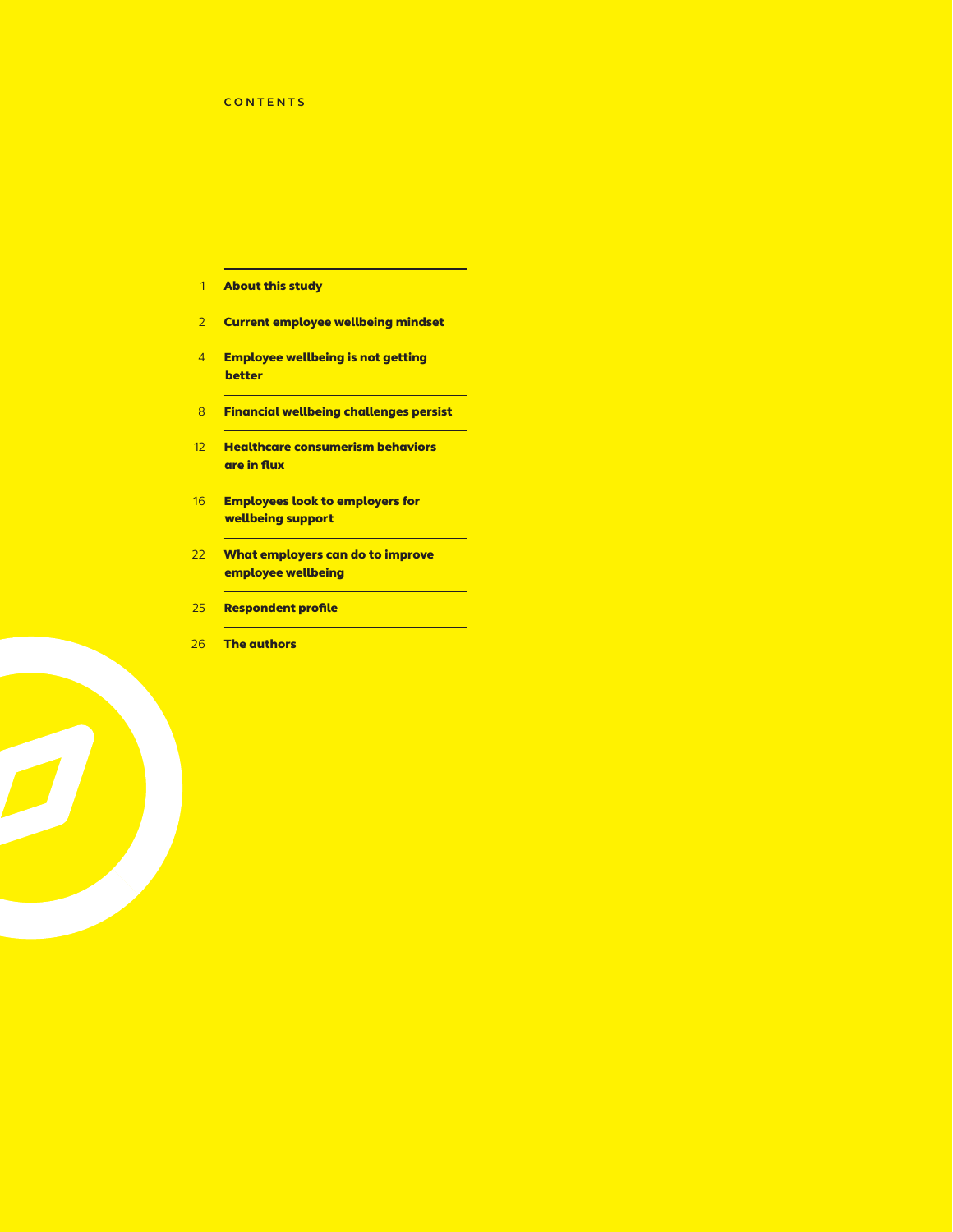## About this study

Supporting and enhancing the overall wellbeing of the workforce and their families has become an important aspect of how Human Resources (HR) contributes to a great employee experience. Research shows that when integrated and delivered effectively, the five dimensions of employee wellbeing—physical, mental and emotional, financial, social, professional and career—can produce higher productivity and engagement.

That's the genesis of the 2019 Health and Financial Wellbeing Mindset Study. This report is a continuation of the collaboration between Alight Solutions, the National Business Group on Health (NBGH), and Kantar Consulting. For 2019 (and anticipated for future years), our prior Consumer Health Mindset® Study and Financial Mindset® Study are combined to better reflect views and insights on an overall employee wellbeing framework.

This study builds on the many years of insights from prior research to better understand employees' experience and attitudes around workplace wellbeing. Alight conducts the study to discover what employers and their business partners can do to improve employees' wellbeing, drive engagement in wellbeing benefits and initiatives, and facilitate smarter planning and actions.

In this year's study, 2,501 U.S. employees completed an online survey to share their personal experiences, perspectives, and preferences when it comes to their wellbeing. Questions specifically focused on physical, mental/emotional and financial wellbeing. This report reflects high-level results and highlights some of the key themes, but does not represent all data collected through the study.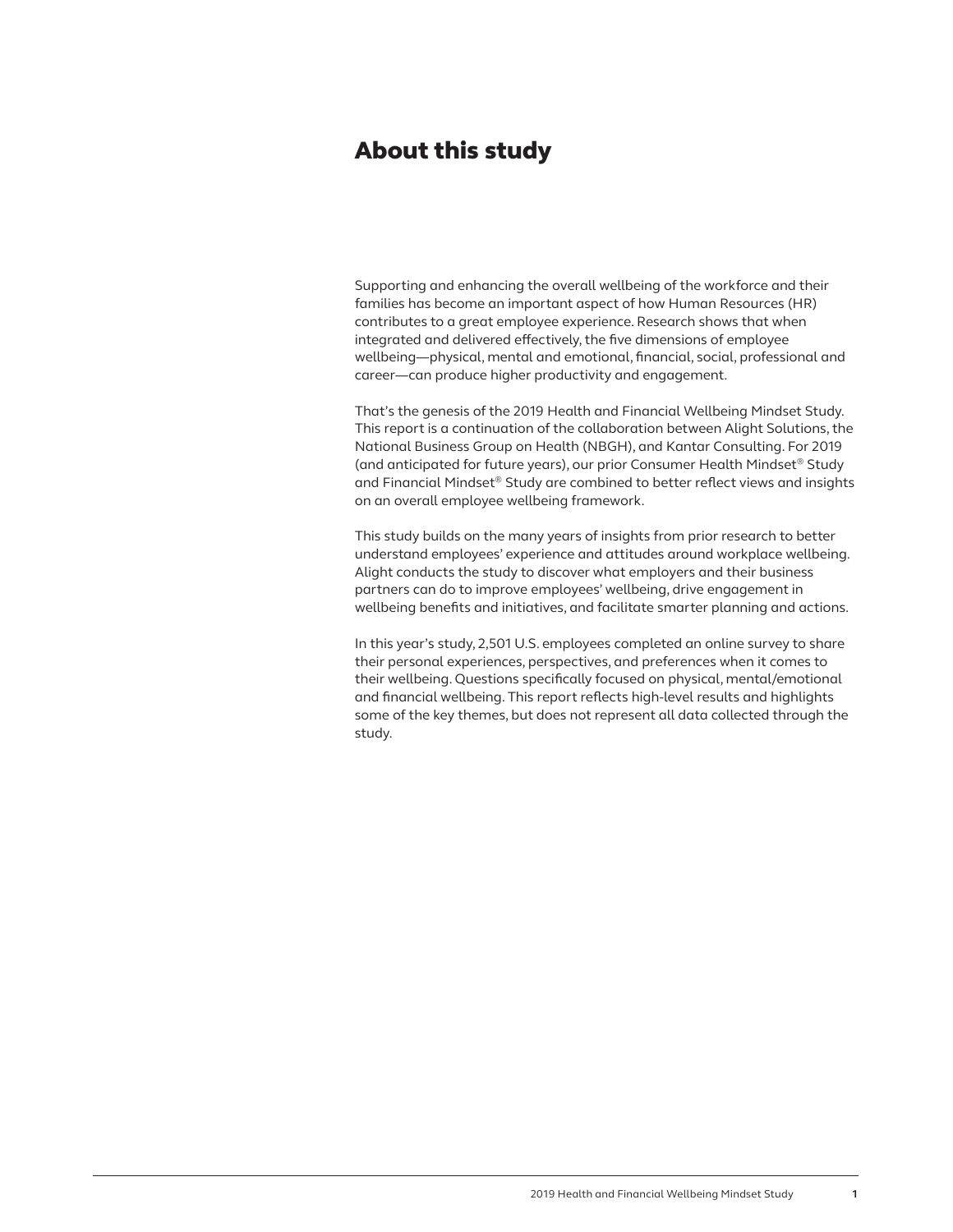## Taking stock while seeking support

#### Employee wellbeing is not getting better

More employees than ever say they are doing all they can to maintain their wellbeing. Yet despite their efforts, they just aren't seeing the payoff. Fewer than ever feel they have control over their health or financial future, creating uncertainty about what steps to take next. Fatigue and weariness about wellbeing may be setting in as even fewer say they are willing to make the investment required to live a truly healthy lifestyle.

#### Financial wellbeing challenges persist

Employers are tuned in to these observances and, as part of their efforts, are focused on improving financial wellbeing. But again, despite the focus and available resources, how employees feel about their financial situations doesn't appear to be getting substantially better—perhaps due to the increased spotlight financial wellbeing brings to their personal financial situation and hardships.

#### Healthcare consumerism behaviors are in flux

Like financial wellbeing, employers are also focusing on supporting their employees on their consumer-oriented healthcare journey. Employees who are personally accountable for their health are more likely to research health topics and use tools, ask questions, compare options and choose healthcare wisely. While employees are trying to figure how to best approach their wellbeing, they are becoming better healthcare consumers—making cost comparisons to save money and researching alternative options for care. They acknowledge they have regretted healthcare decisions and are trying to navigate the system to avoid them in the future. But, despite this positive trend in navigation, there is also an uptick in risky health-related behaviors to save money, such as declining coverage, avoiding care, or reducing prescriptions or services.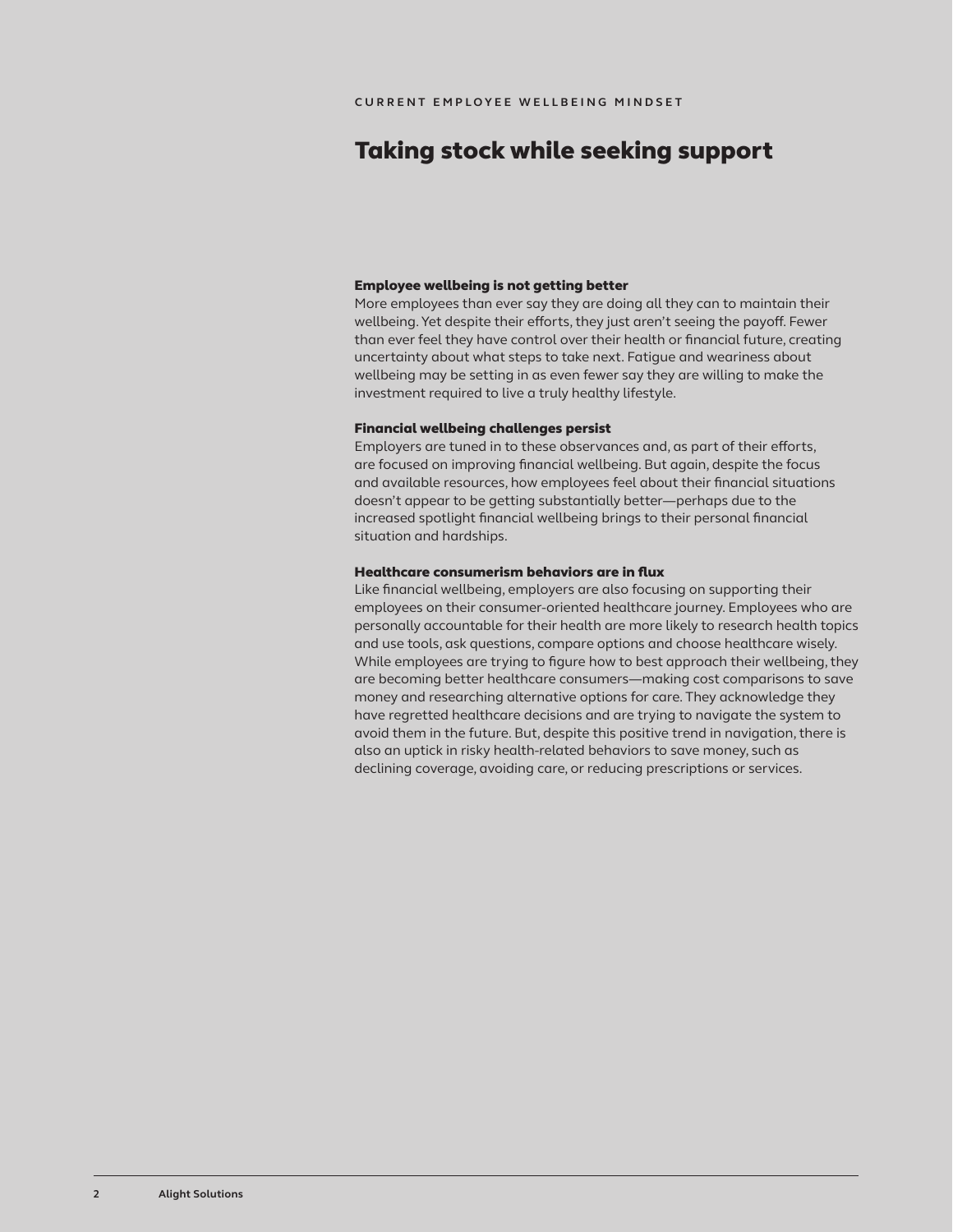#### Employees look to employers for wellbeing support

However, there's no sense of defeat and employees aren't quite ready to give up just yet. They view the wellbeing programs offered by employers as valuable in helping them stay healthy and productive, and in making their company attractive. They are more likely to use mental health services, and are feeling more comfortable than in prior years in reaching out to a colleague who might be dealing with a mental/emotional health issue. They are also looking to their trusted employers for valuable support and easily accessible guidance to help them navigate their wellbeing challenges.

Employees are not looking for more work to do around wellbeing, but to achieve it using the right level of resources to get the right level of outcome.

As employees take stock of their situation, they're seeking support from their employers in helping them navigate through their concerns. They're open to sharing information in exchange for personalized guidance, and believe they can break through and make progress with the right mix of tools and resources. Employers who focus on the "how" and "where"—as much as the "what"—can help make a difference.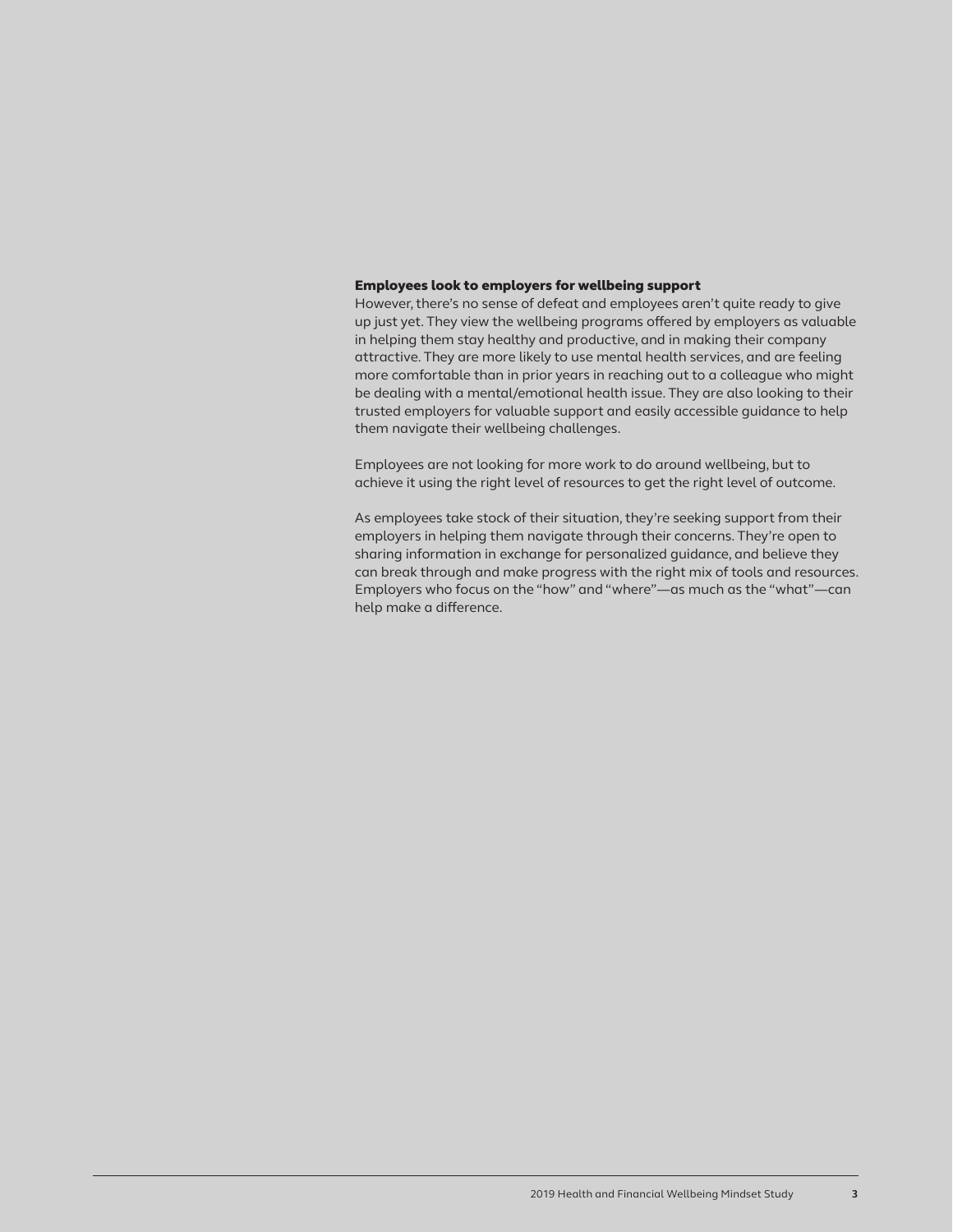## Employee wellbeing is not getting better

Employees' view of wellbeing is at a potential pivot point. It's highlighted by the decline in importance of financial, mental/ emotional and physical wellbeing dimensions, paired with the declining perception of personal wellbeing.

What's driving this? Are these declines driven by a sense of fatigue as employees work to improve wellbeing without seeing results? Are we at the beginning of a trend where employees are deciding their efforts may not be worth their time and investment?



#### So what?

Gaps continue to exist between how employees rank the importance of the five wellbeing dimensions in their lives today, and how they rate their personal situation against them.

With the U.S. market for health and wellness reaching \$170 billion in 2018<sup>1</sup>, it's possible employees are overwhelmed with options from employers, service providers, and retailers. These struggles are also magnified with challenges in personal financial wellbeing; it's imperative employers carefully consider how to reach employees in the moments that matter, provide them support, and redirect them when they need help the most.

 <sup>1</sup> Source: Statista Market value of health and wellness in the United States from 2015 to 2020: https://www.statista.com/statistics/491302/ health-and-wellness-united-states-market-value/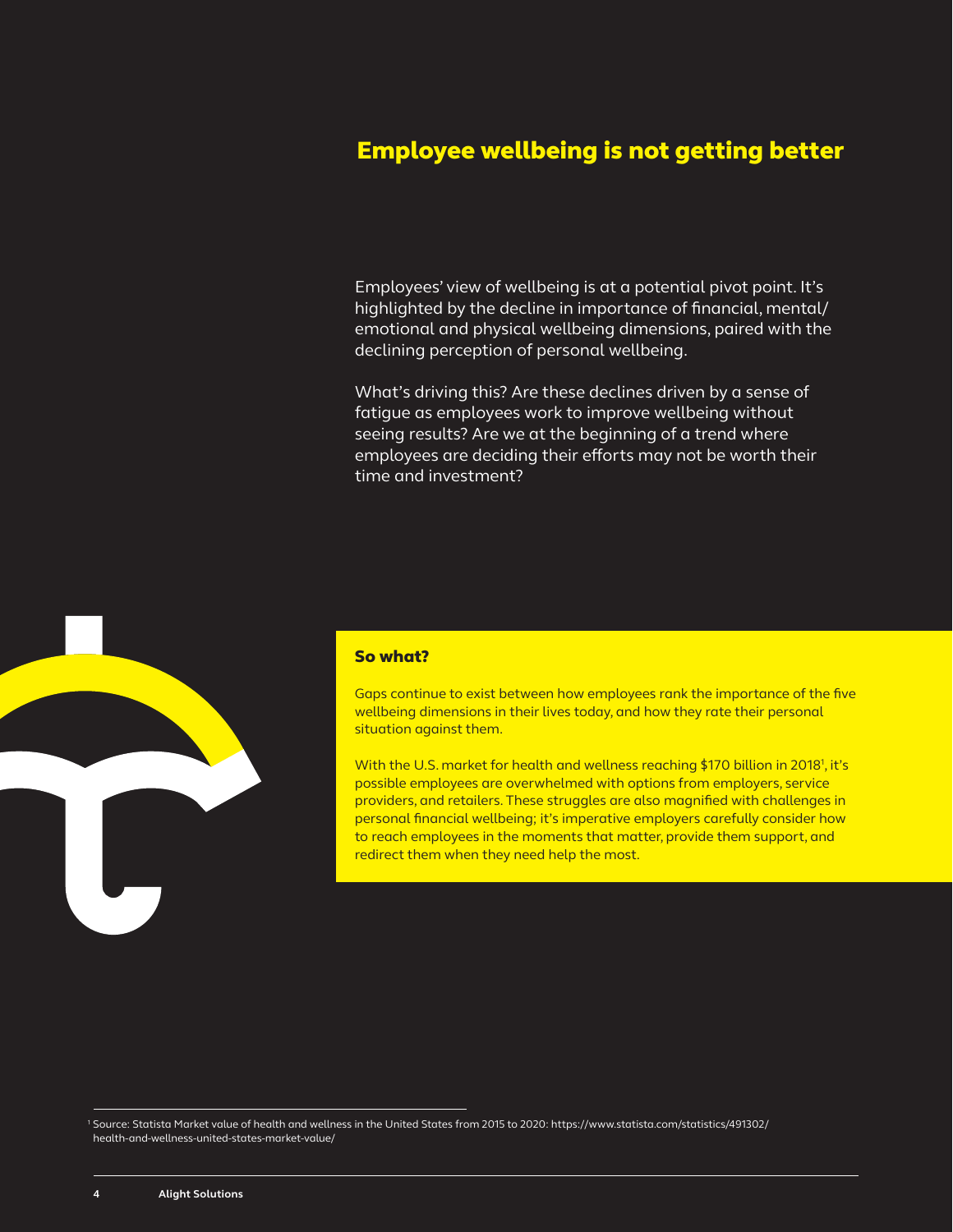## Wellbeing importance trending down

All dimensions of wellbeing continue to be important to most employees, but three dimensions of wellbeing have decreased by four to eight points in importance in just one year.

#### Importance of five wellbeing dimensions in my personal life today\*

|                            | 2019 | 2018 | 2017 | 2016 |
|----------------------------|------|------|------|------|
| Financial                  | 75%  | 79%  | 74%  | 71%  |
| Mental and<br>emotional    | 74%  | 80%  | 85%  | 83%  |
| Physical                   | 71%  | 79%  | 80%  | 79%  |
| Professional and<br>career | 55%  | 55%  | N/A  | N/A  |
| Social                     | 47%  | 48%  | 46%  | 45%  |

\*Figures represent percentage citing a 6 or 7 on a 7-point scale where 7 represents "extremely important" and 1 represents "not at all important."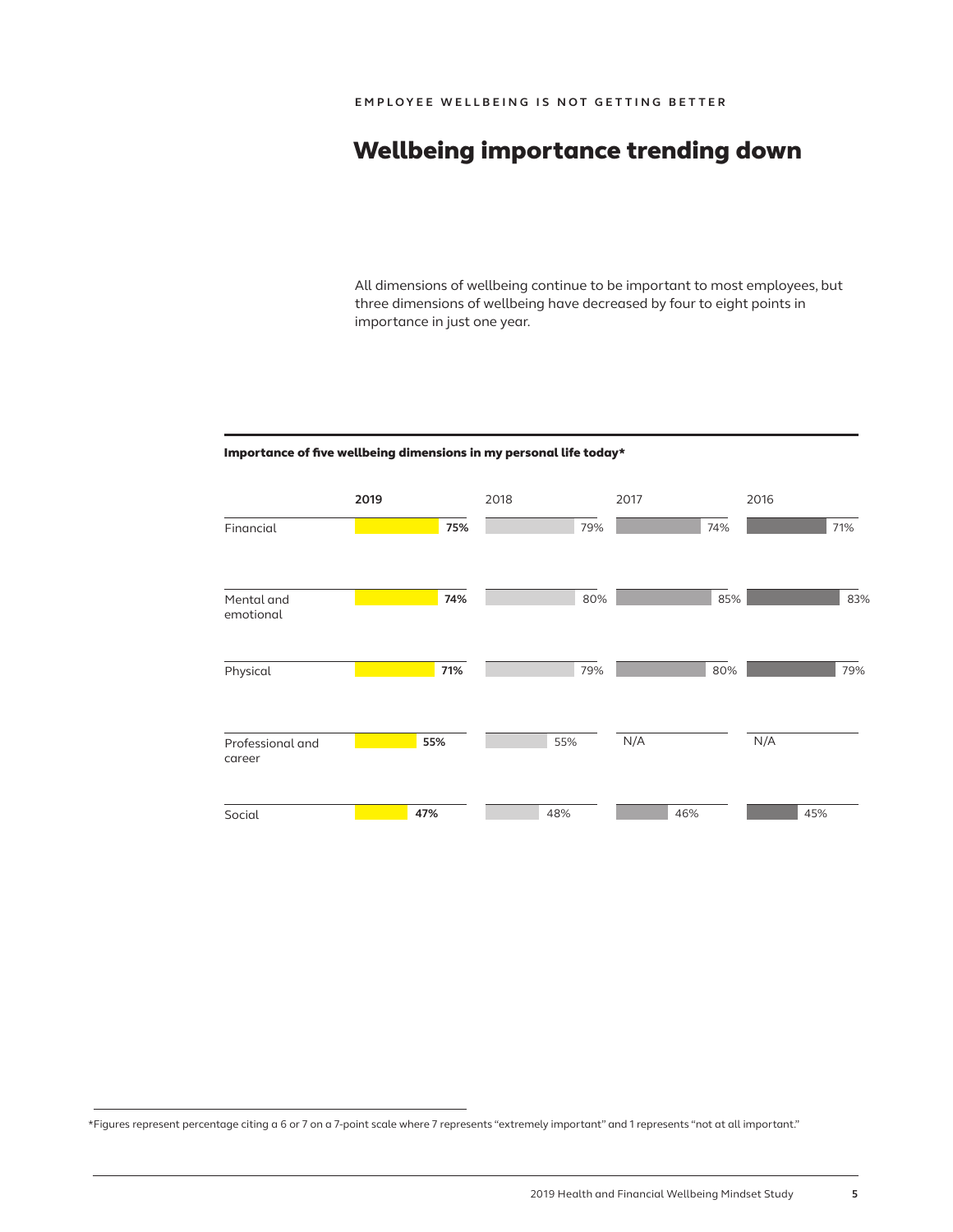## Perceptions of personal wellbeing are declining

Fewer than half of employees indicate a positive state of their current wellbeing across all five dimensions, and perceptions of wellbeing status dropped in each dimension. Personal perceptions of mental and emotional wellbeing have declined most—down six points.



**Emerging Millennials** rate the state of their mental/emotional (37%), physical (36%), professional and career (36%), and social (28%) wellbeing lower than all other generations.

**Boomers** rate their **mental/emotional** wellbeing (48%) higher than all other generations, but still lower compared to prior years—down 7 points.

#### How I'd rate different attributes of my wellbeing\*



\*Figures represent percentage citing an 8, 9, or 10 on an 11-point scale where 0 = "Couldn't be worse" and 10 = "Couldn't be better."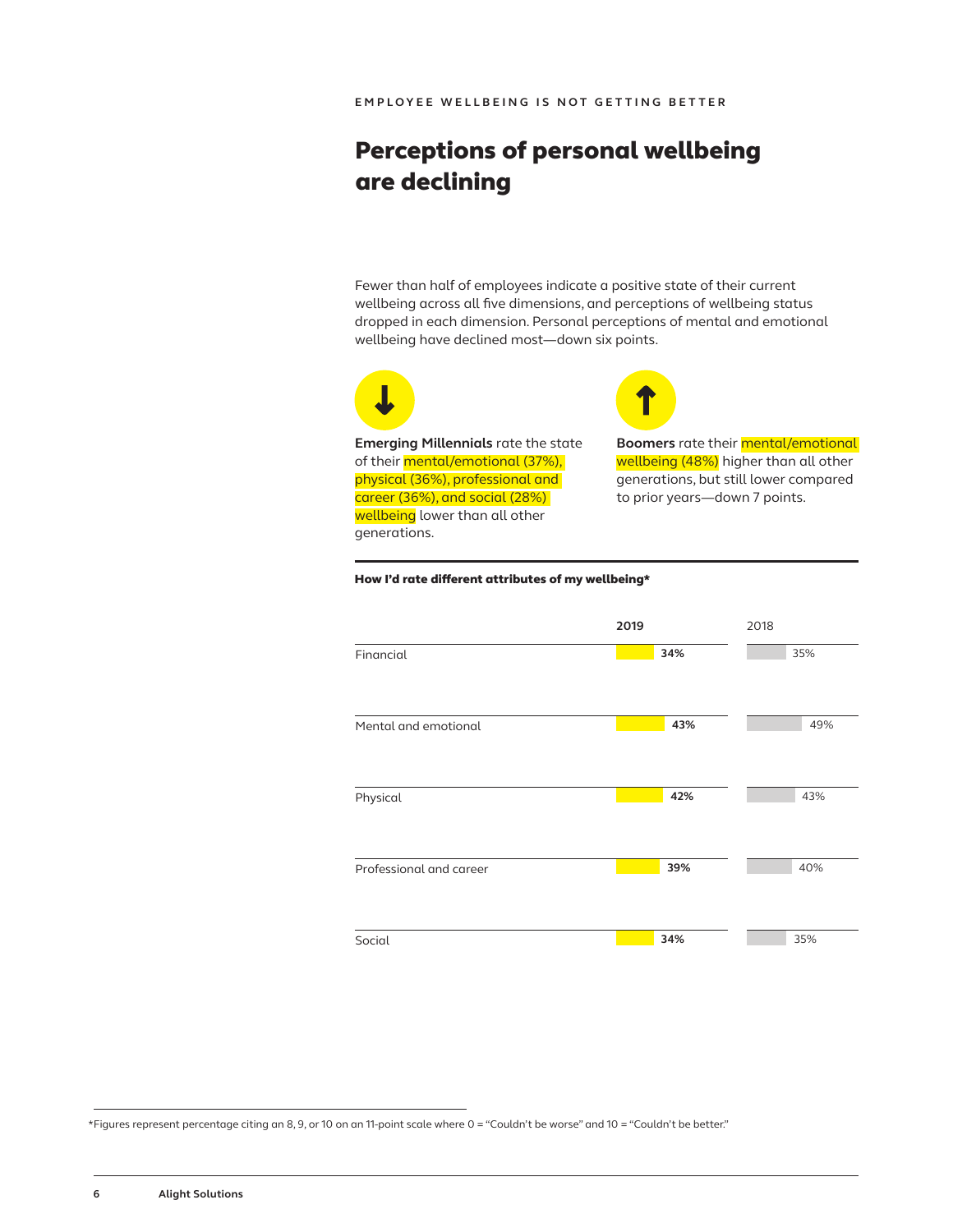## Employees are reconsidering their wellbeing efforts

Even though more employees say they are doing everything they can to promote their personal health, many also tell us it requires more than they are willing to give.



Living a truly healthy life requires more time, attention and/or money than I'm willing to spend\*



\*Figures represent percentage citing "strongly agree" or "agree" on a 6-point scale.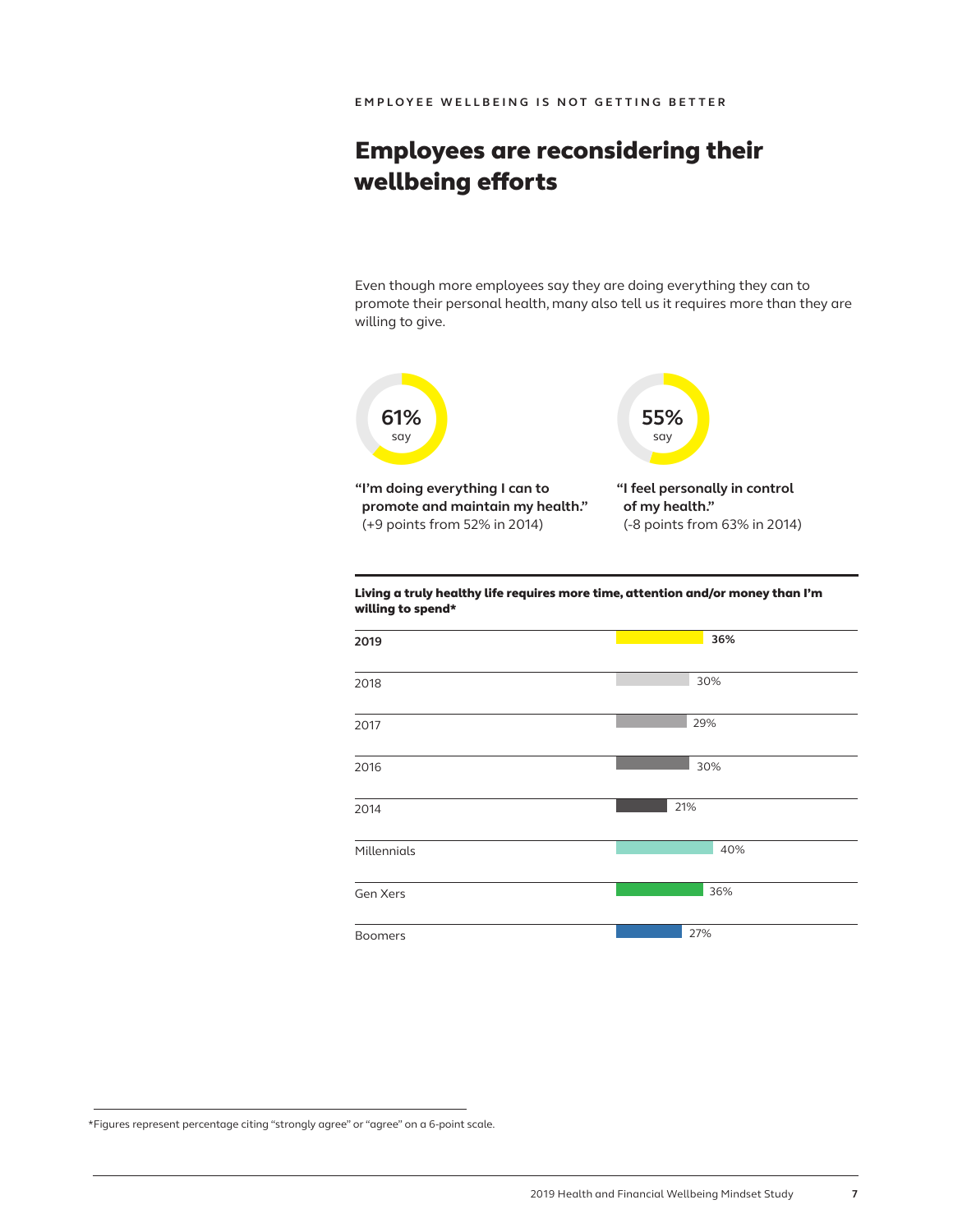## Financial wellbeing challenges persist

Improving the financial wellbeing of employees is a hot topic with employers today.2 Yet, despite the focus and available resources, how employees feel about their financial situations doesn't appear to be getting better—perhaps due to the increased spotlight financial wellbeing brings to their personal financial situation and hardships.



**struggle to cover their monthly expenses**



**say their levels of debt are ruining their quality of life—a 7-point increase over three years**



**are saving nothing for healthcare expenses not covered by insurance**



#### **So what?**

Living paycheck to paycheck or carrying heavy debt takes a toll on employees' physical and mental/emotional health as they look to cope with their financial distress. They may also be less productive and avoid social engagements where money may be required or discussed.

With 56% of Americans reporting that most of their stress comes from their finances<sup>3</sup>, employers need to not only offer financial wellbeing programs, but also offer tools and resources that can be seamlessly and easily integrated into employees' daily lives.

2 Alight's *2019 Hot Topics in Retirement and Financial Wellbeing Study*

3 *Kantar Consulting: 2019 Download on Stress Study*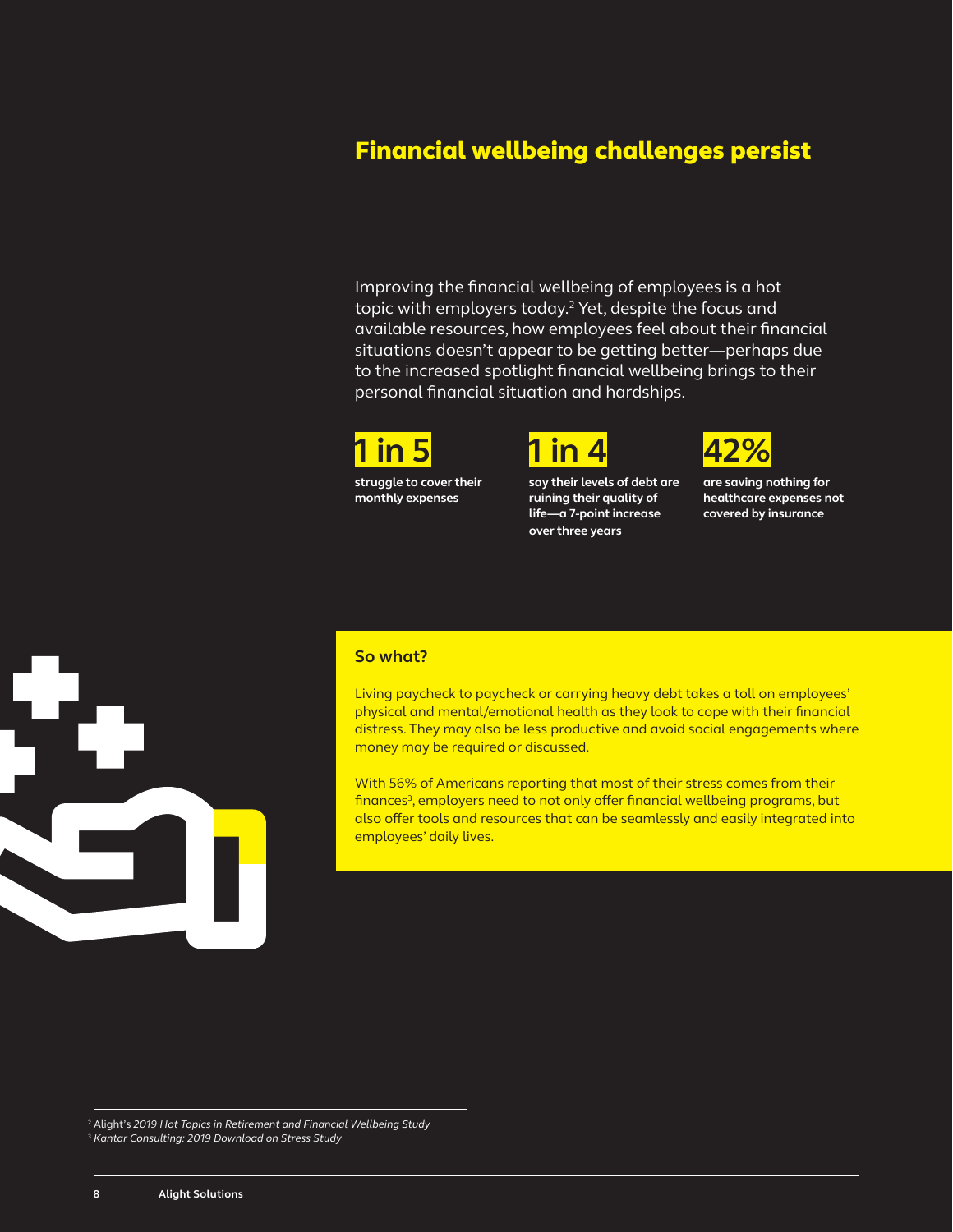Running on empty

**FINANCIAL WELLBEING CHALLENGES PERSIST**

Most employees continue year-over-year to struggle the most with their financial wellbeing, with only 34% rating their financial wellbeing positively.

This could be due to levels of debt, which continues to be a significant burden. Student loans often comprise a portion of debt and span the generations more than 1 in 4 employees report having a student loan. Naturally, the percentage is higher for Centennials and Millennials.

| Experiencing financial difficulties and/or<br>struggling to cover my monthly expenses                                  | 18% |
|------------------------------------------------------------------------------------------------------------------------|-----|
| Ensuring expenses can be covered and/or<br>reducing debt                                                               | 30% |
| Covering expenses, managing debt, and<br>building an emergency fund                                                    | 18% |
| Covering expenses, managing debt, saving<br>and investing for future needs                                             | 28% |
| Planning to retire in the near future (or to a<br>lower income occupation) and using savings<br>for all/some of income | 6%  |

#### How would you describe your current financial situation? Extent to which student loans impact my ability to save: significantly or somewhat of an impact



# My financial viewpoint\*

|                                                                                                | 2019 |     | 2017 |
|------------------------------------------------------------------------------------------------|------|-----|------|
| It's important for me to be debt-free                                                          |      | 76% | 76%  |
| I feel overwhelmed by the number of<br>different ways I can invest my money                    | 34%  |     | 29%  |
| I don't feel comfortable approaching<br>financial advisors or investment<br>companies for help | 28%  |     | 26%  |
| My level of debt is ruining the quality of<br>my life                                          | 24%  |     | 17%  |

\*Figures represent those citing "strongly agree" or "agree" on a 6-point scale.

### **up since 2017**

**8 in 10**

**of mortgage** 

**have some debt outside** 

**+\$1,000** 

(compared to 3 in 4 in 2017)

**average debt amounts are**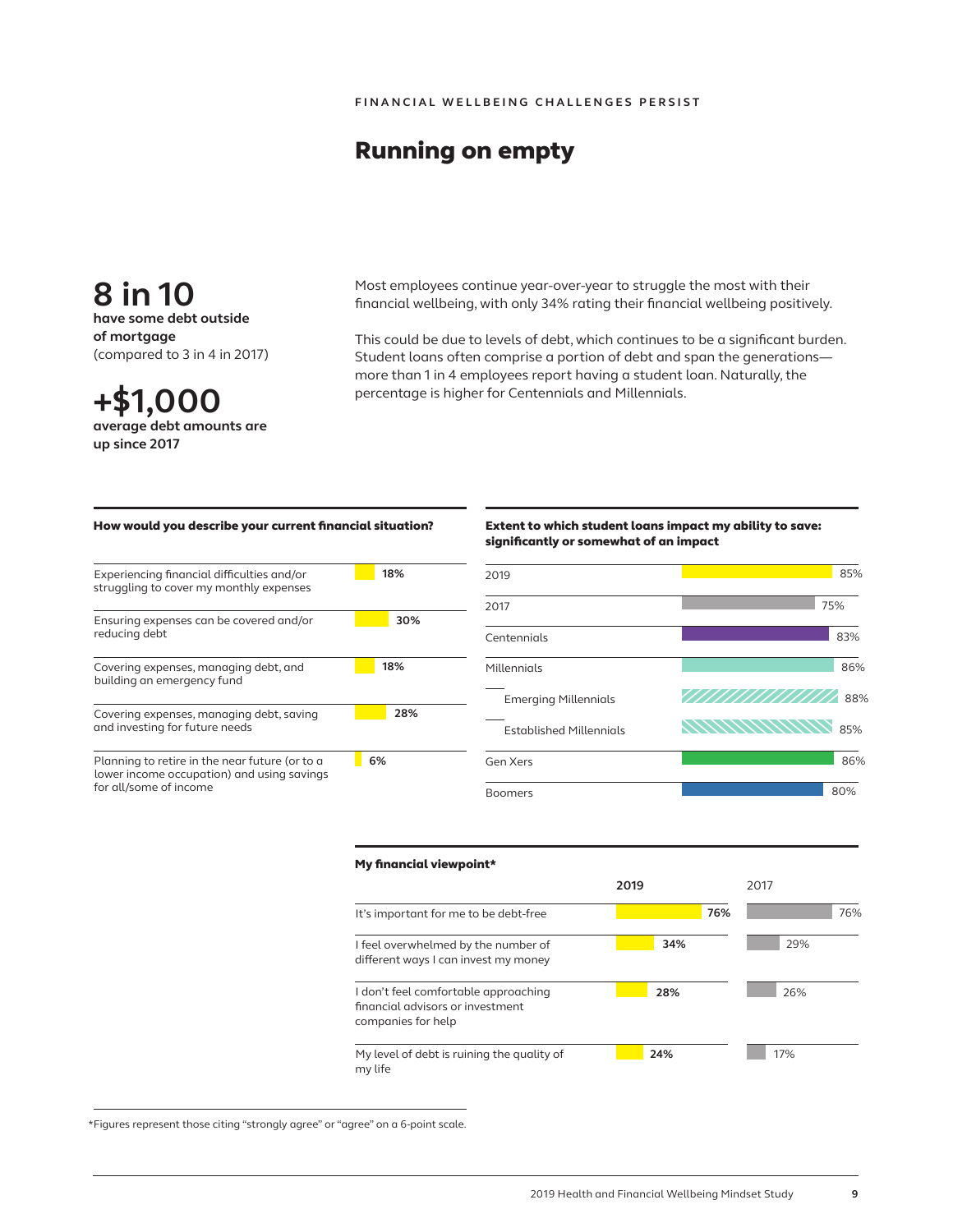## Retirement as a saving priority

One message that may be getting through more effectively is the need to plan and save for the future. An increasing number of employees are afraid of running out of money during retirement (up 10 points in two years), and believe they won't be able to retire at their desired retirement age (up seven points in two years, and 10 points in four years).

While the fear and recognition of not having enough saved is growing, more employees say they are taking the right steps to address this. Further evidence supporting this trend is that on average 80% of employees contribute to their company's retirement plan.4



#### Which statement describes the things you have done to estimate your retirement needs?

### **Will retirement come early?**

Estimating is critically important for the more than 1 in 5 employees between ages 18–40 who expect to retire early (between ages 55–60). Since these employees are also struggling with debt and savings behaviors, they may need additional support to increase their savings rates and resources/tool usage as they work toward this goal.

 <sup>4</sup> *2018 Alight Universe Benchmarks Report*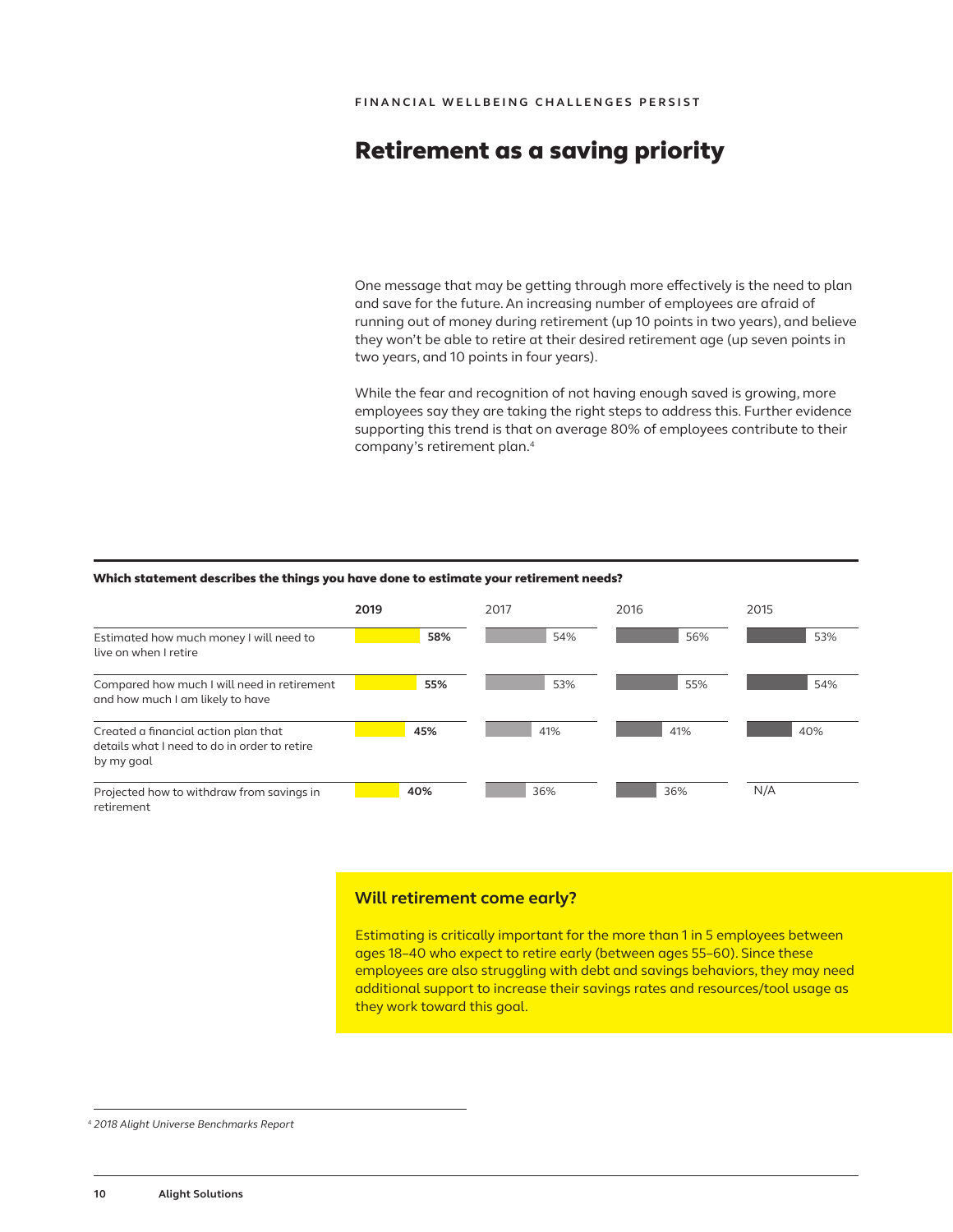## Finding the balance between health and financial wellbeing

#### Saving in an HSA or retirement savings plan, generationally speaking:

- **Established Millennials** (41%)most often say they figure out what they can afford and put some in both accounts
- **Gen Xers** most often figure out what they can afford  $(30\%)$  or save the maximum amount allowed in both accounts (30%)

At the intersection of health and financial wellbeing is the high deductible health plan (HDHP) with a health savings account (HSA). Although more than 2 in 5 employees aren't saving anything for healthcare, HSAs may be driving positive financial behaviors. Those employees enrolled in an HDHP with an HSA are more likely to save for out-of-pocket healthcare expenses.

Additionally, while 80% of employers highlight the long-term savings appeal of HSAs in their communication<sup>5</sup>, how employees are using the funds varies with about half using the funds to cover current expenses and half saving some for future needs.

#### How I decide how much to save between my HSA versus retirement savings plan

| save the maximum amount allowed in the HSA and retirement savings plan                                                  | 21%        |
|-------------------------------------------------------------------------------------------------------------------------|------------|
| I figure out how much I need for each and put some in each accordingly                                                  | <b>16%</b> |
| I figure out what I can afford and put some in each accordingly                                                         | 33%        |
| save first in my HSA until I reach my annual goal, then save in my retirement savings plan                              | 5%         |
| I save first in my retirement savings plan until I reach my annual goal or get my company match,<br>then save in my HSA | 6%         |
| save only in my HSA or only in my retirement savings plan                                                               | 3%         |
| I don't really have a specific or regular plan and decide as I go along                                                 | 16%        |

#### How much I am saving or setting aside this year for healthcare expenses not paid by insurance

|                                                                                  | 2019 (all) | 2019 (with an HSA) |
|----------------------------------------------------------------------------------|------------|--------------------|
| Nothing (net total)                                                              | 42%        | 29%                |
| Nothing, because I don't expect any expenses or don't see the need               | <b>19%</b> | 9%                 |
| Nothing, because I can't afford to save for this purpose                         | 23%        | 20%                |
| Enough to cover some of my annual deductible or expected<br>out-of-pocket costs  | 31%        | 34%                |
| Enough to cover all of my annual deductible or expected out-of-pocket<br>maximum | <b>17%</b> | 19%                |
| More than my annual deductible, but less than my annual out-of-pocket<br>maximum | 5%         | 8%                 |
| My annual out-of-pocket maximum or more                                          | 5%         | 9%                 |

5 Alight's *2019 Hot Topics in Retirement and Financial Wellbeing Study*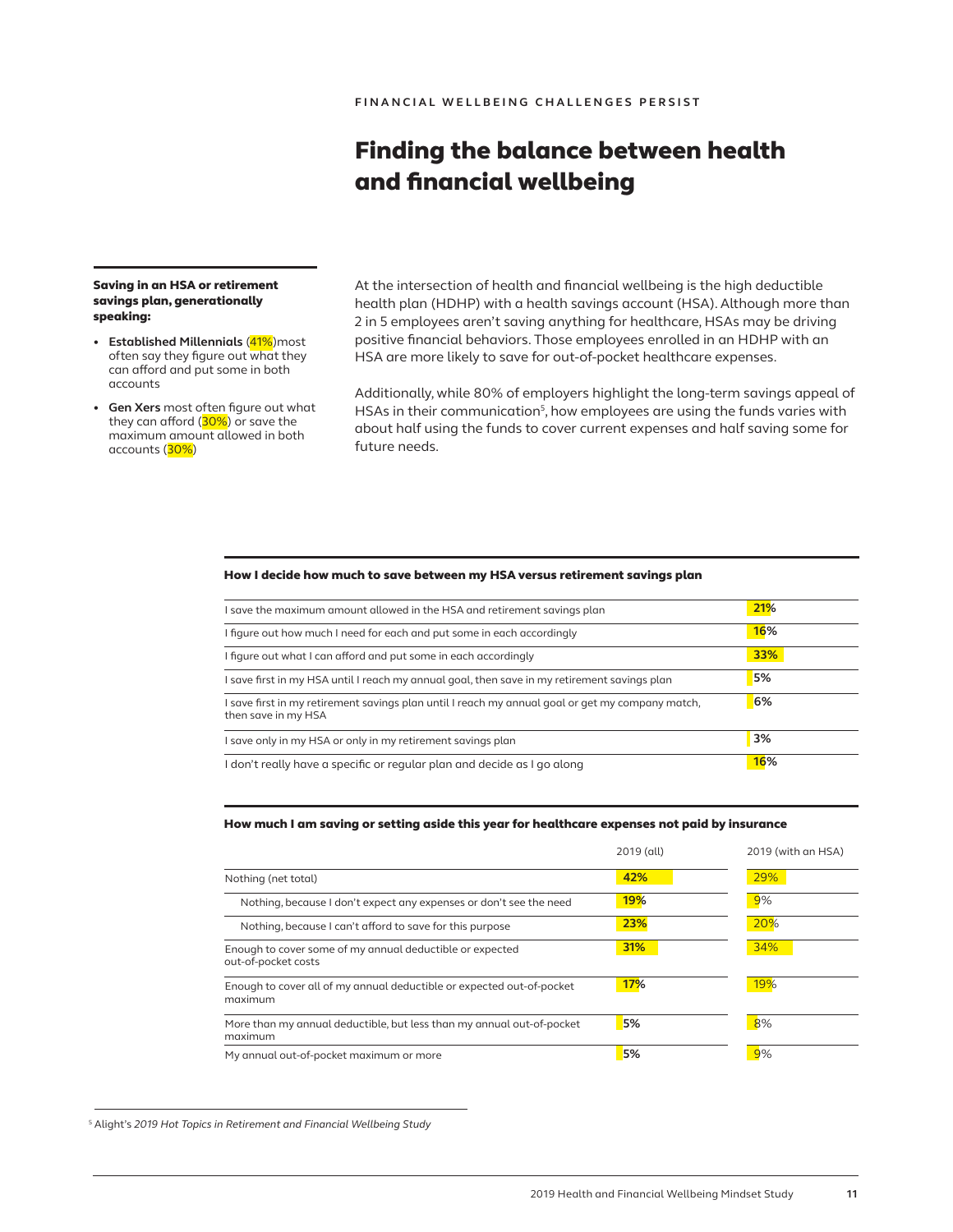## Healthcare consumerism behaviors are in flux

Like they do with financial wellbeing programs, employers continue to encourage consumer-oriented healthcare behaviors. People who are personally accountable for their health are more likely to research health topics and use tools, ask questions, compare options and choose healthcare wisely. These behaviors are slowly trending upward.



#### **So what?**

Employers are in a dilemma. Employee behavior shows that they are learning how to mitigate high healthcare costs—either by comparing costs (good news) or avoiding care altogether (bad news).

On one hand, there's a need to encourage the good behaviors of the employees that compare costs for care and use cost-effective, high quality options. Alternatively, we know that often when employees avoid care and take on negative behaviors, health risks increase, driving the need for more expensive services in the future.

With the cost of medical and drug benefits consistently on the rise, employers should continue to incent healthy behaviors and adopt new solutions and strategies that make it easier for employees to find and receive quality and cost-effective care.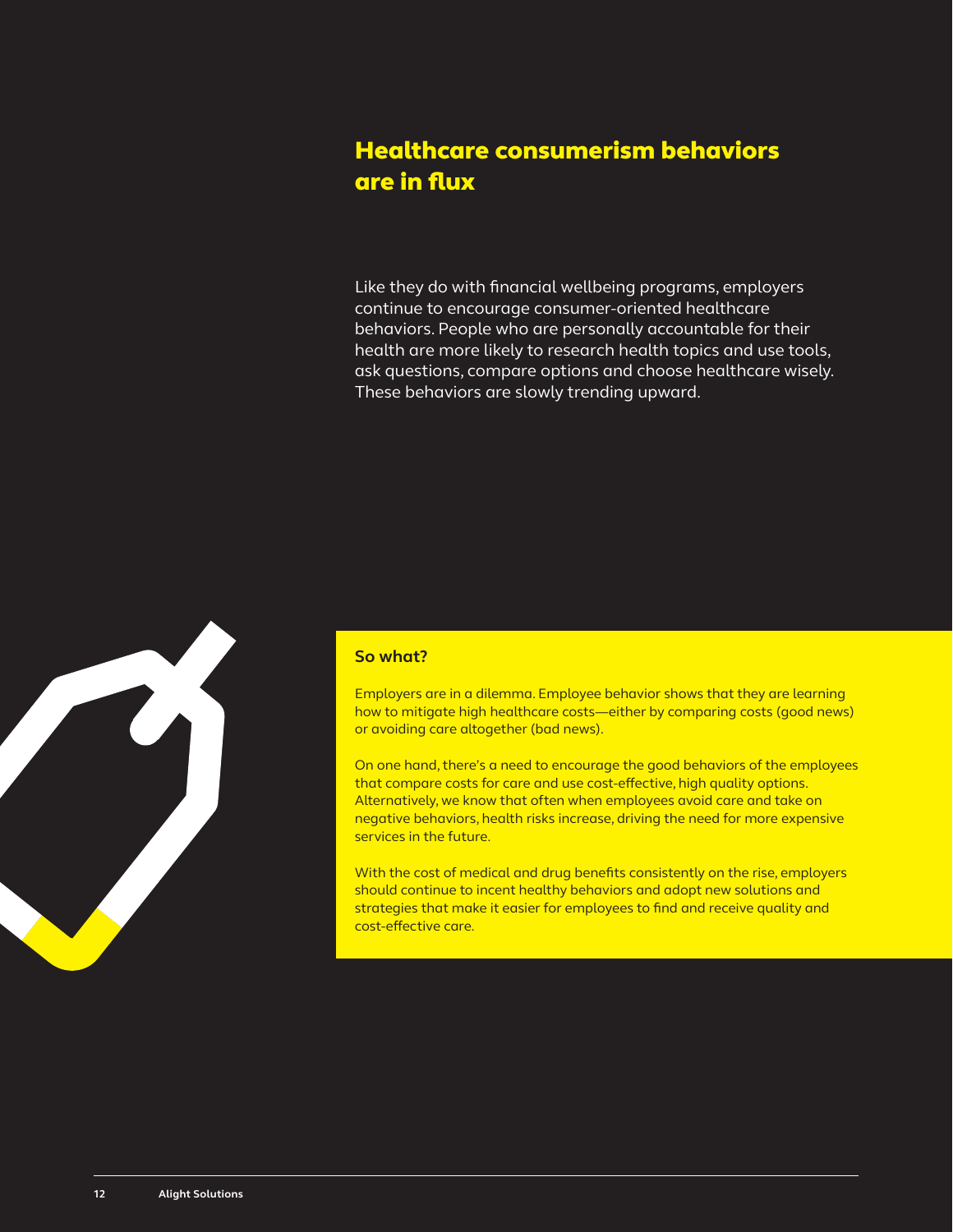## More employees are comparing costs

On average, an increasing number of employees are engaging with their healthcare by taking action to compare costs or another consumer-related behavior.

| have taken at least one (or both)<br>of the two healthcare cost- |                                                                                                                         | 2019 | 2017 |
|------------------------------------------------------------------|-------------------------------------------------------------------------------------------------------------------------|------|------|
| related actions<br>(up from 68% in 2017)                         | Brought information I found to a visit<br>to discuss                                                                    | 43%  | 39%  |
|                                                                  | Compared costs for any recommended<br>medical services from different providers<br>or facilities to find the best value | 44%  | 36%  |
|                                                                  | Brought along a friend or family member<br>to a visit as my advocate or for support                                     | 47%  | 45%  |
|                                                                  | Asked whether a type of treatment or<br>prescription drug might be right for me                                         | 55%  | 54%  |
|                                                                  | Asked a provider or insurance company<br>ەسىنا<br>about costs or looked up costs for<br>recommended medical services    | 56%  | 54%  |
|                                                                  | Brought a list of questions to a visit                                                                                  | 60%  | 62%  |
|                                                                  | Looked for information about my<br>symptoms before a visit                                                              | 71%  | 75%  |

\*Figures represent those doing each at least once.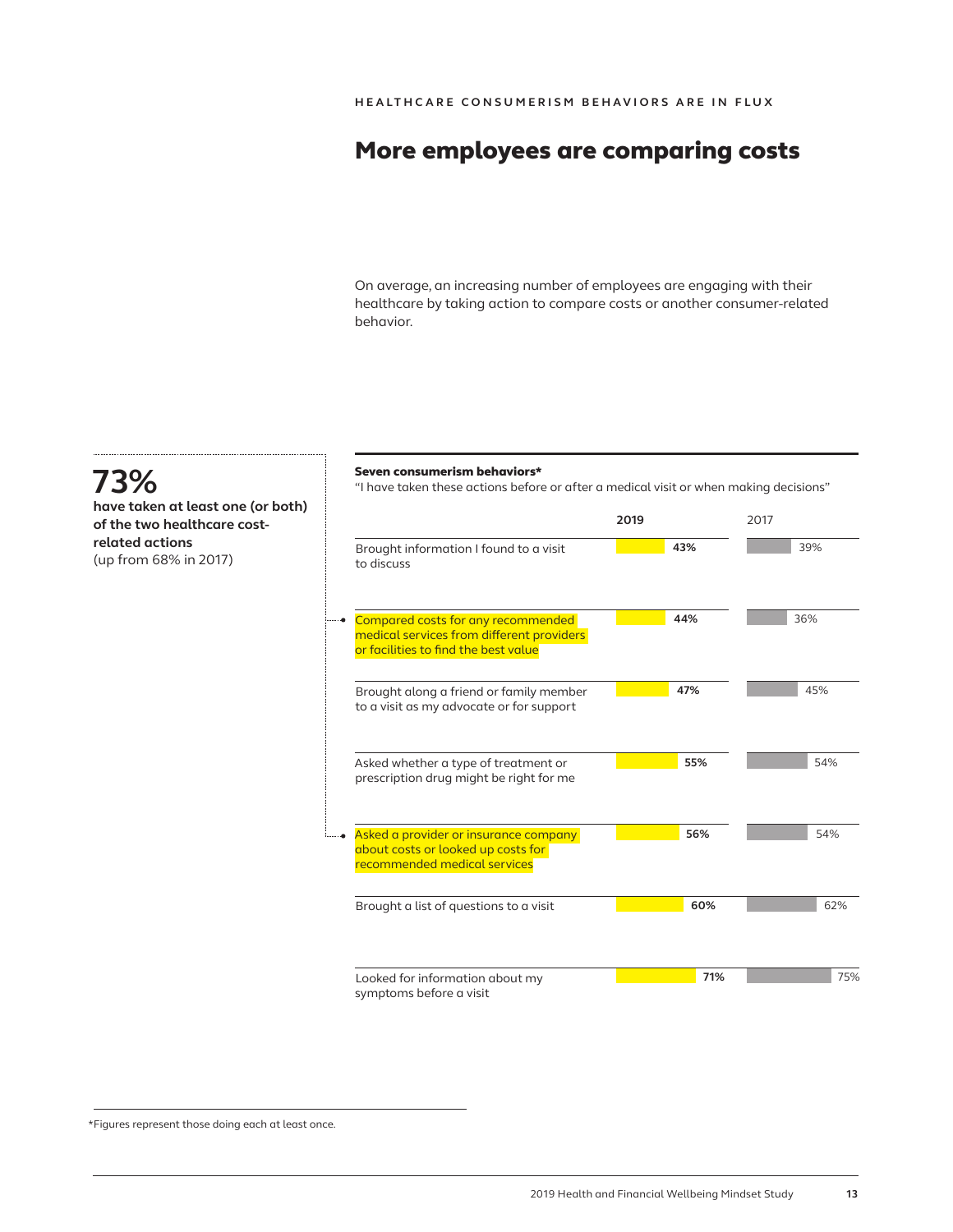## Taking the good with the bad: Costs may drive increased risk

Although employees overall are becoming better consumers, cost pressures have driven more people to engage in less desirable behaviors—like avoiding other types of coverage, taking less medication than needed, or avoiding care completely.

Employees who regretted making a healthcare decision increased from 35% to 42% since 2018. Those who have regretted a healthcare decision in the past are more apt to use a variety of health/financial decision tools and wellbeing programs. For example, 59% of employees who've regretted a healthcare decision see value in personalized support for navigating the health system, compared to 45% with no regrets.

|                                                                                                                                                                  | 2019 | 2018 | 2017 |
|------------------------------------------------------------------------------------------------------------------------------------------------------------------|------|------|------|
| I have reduced or stopped<br>saving for the future (for<br>retirement or other goals) to<br>pay for health costs                                                 | 41%  | N/A  | N/A  |
| I have reduced spending on<br>some other non-health related<br>areas (mortgage/rent, food,<br>utilities, etc.) to pay for health<br>costs                        | 40%  | N/A  | N/A  |
| I have not gotten care for<br>myself or another family<br>member because I could not<br>come up with the out-of-<br>pocket costs required to pay<br>for the care | 37%  | 29%  | 27%  |
| I have stopped taking/I have<br>taken less medication (either<br>less frequently or fewer in<br>number), or delayed filling a<br>prescription to save money      | 36%  | 26%  | 21%  |
| I have declined other types of<br>insurance or benefits like<br>dental or vision to be able to<br>pay for health insurance                                       | 36%  | 28%  | 22%  |

Top healthcare decision regrets



Not checking costs at various facilities



Jumping into treatment without asking the right questions



Getting bad advice from a healthcare professional

More Centennials and Millennials say that they are reducing their current spending and/or savings habits to pay for healthcare costs, as compared to Gen Xers and Boomers.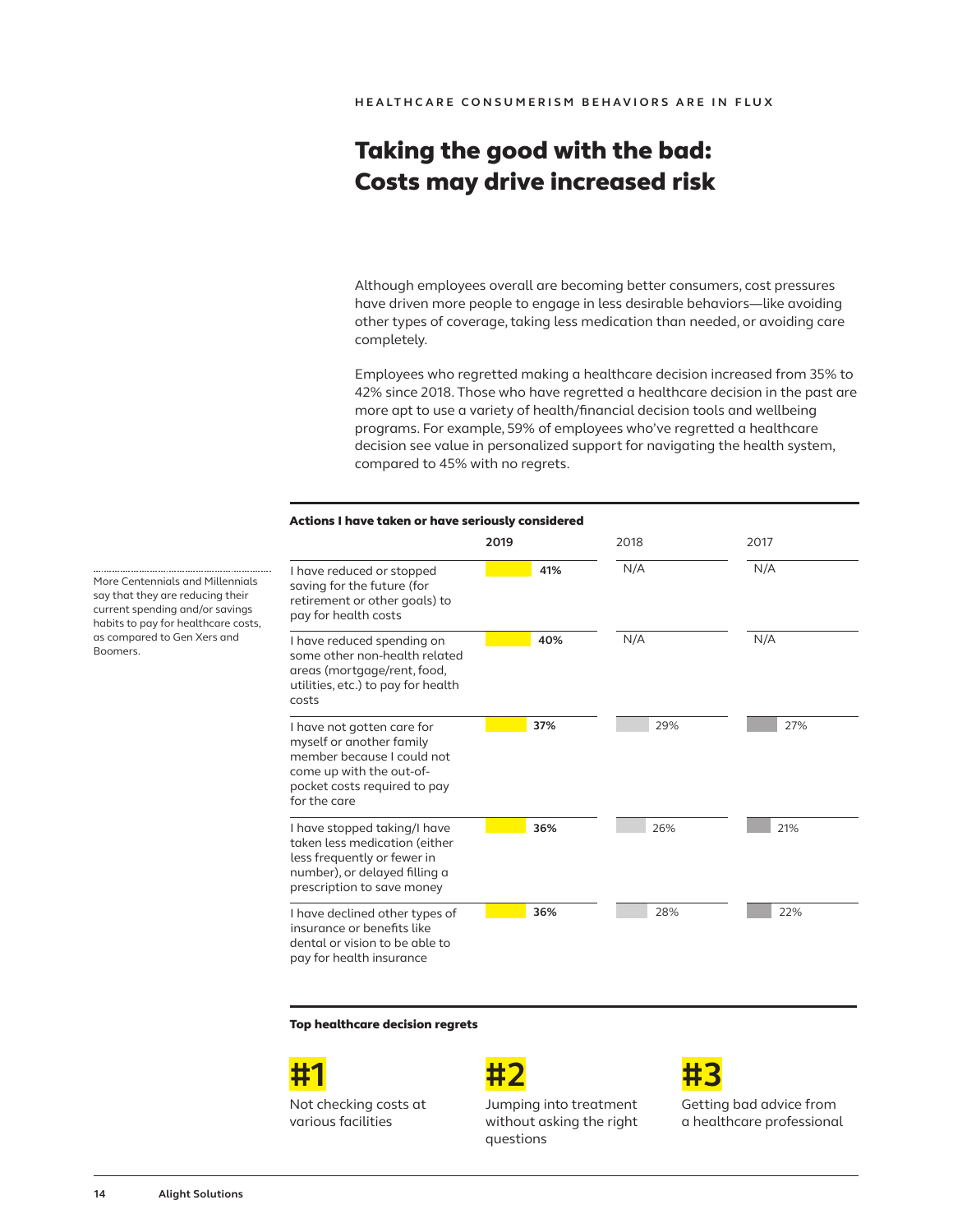## Moderate to heavy users of healthcare want tools to help

Those with four or more medical visits per year are interested in a wide range of healthcare tools to help them navigate the system, become a savvier consumer, or simply access resources to address their health questions and/or concerns. As employees struggle with costs and making the difficult trade-off decisions, more are open to support, especially from their employer.

How likely I would be to use a service offered by the employer where a person (not connected to the employer or health plan) helped me with the following activities\*

|                                                                                | 2019 |     | 2018 |     |
|--------------------------------------------------------------------------------|------|-----|------|-----|
| Review Explanation of Benefits (EOBs)<br>and make healthcare appeals           |      | 77% |      | 71% |
| Help find high quality, cost-effective<br>providers                            |      | 77% | N/A  |     |
| Research and provide information on<br>costs                                   |      | 76% | N/A  |     |
| Provide a second opinion to address a<br>health situation                      |      | 75% | N/A  |     |
| Research and provide information on<br>diagnoses and related treatment options |      | 74% |      | 65% |
| Talk through my healthcare questions and/<br>or concerns                       |      | 74% |      | 69% |

#### Generational differences



\*Figures represent moderate/high healthcare users who selected "extremely likely" or "likely" on a 4-point scale.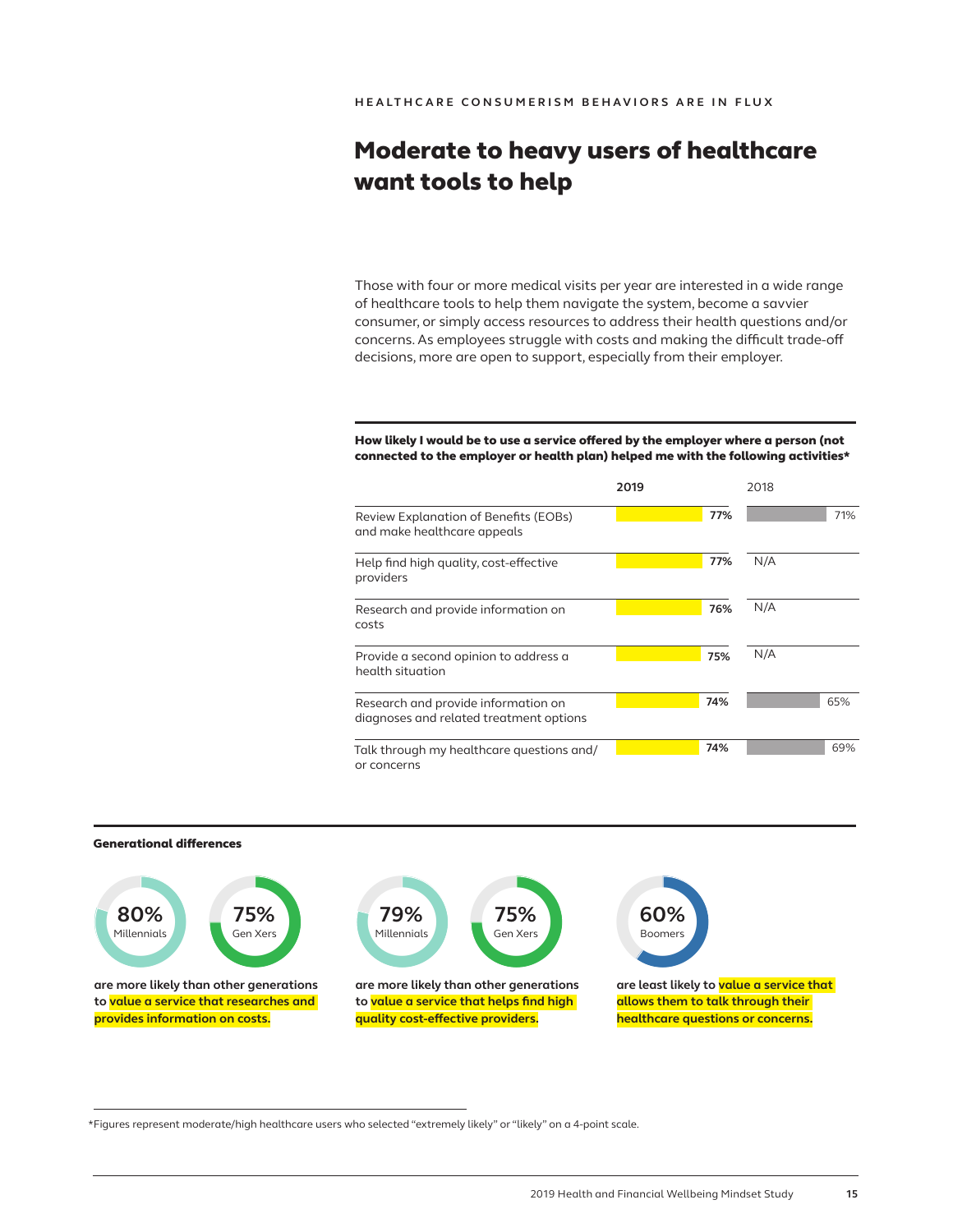## Employees look to employers for wellbeing support

Employees believe wellbeing benefits and programs are a good business investment. While challenges exist, they're viewed as valuable to attraction, retention, productivity, and enhancing personal wellbeing and the overall employee experience.

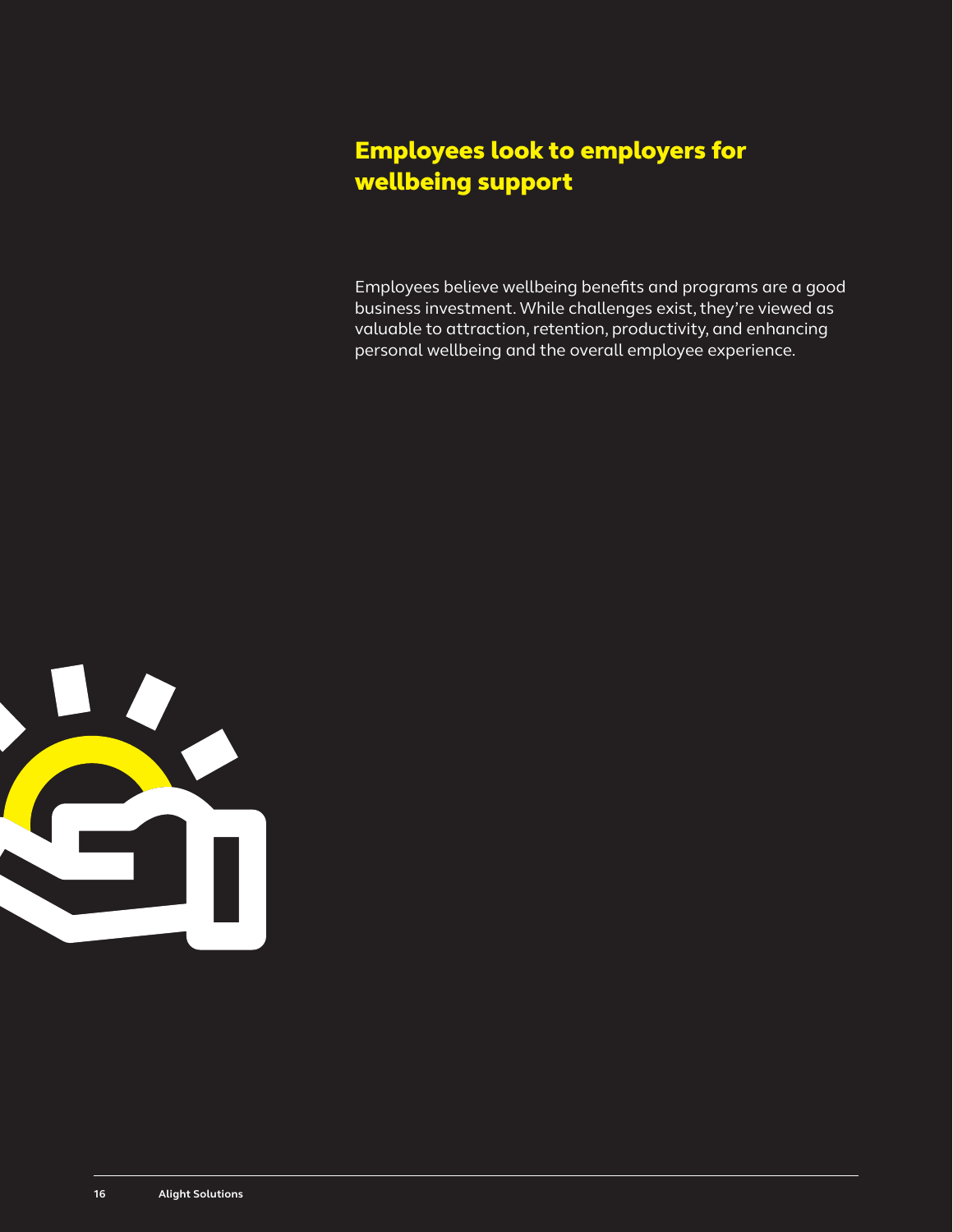## The many benefits of wellbeing programs

The perceived impact of wellbeing programs is consistent with findings from prior years, yet the impact on the employee experience is growing. The number of employees who agree these programs are one of the reasons they stay at their job has increased 20 points, and perceptions related to investment and attraction are all up significantly over five years.



#### **Wellbeing is here to stay**

Centennials (90%) are more likely than other generations to agree that wellbeing benefits and programs are a good business investment. They are also more likely than other generations (87%) to agree that they enhance/improve their overall employment experience.

Yet, they also are the least likely to say they make them feel better about their employer. This could be due to their higher expectation that wellbeing is simply part of any typical employee experience.

\*Figures represent the percentage citing "strongly agree," "agree," or "slightly agree" on a 6-point scale.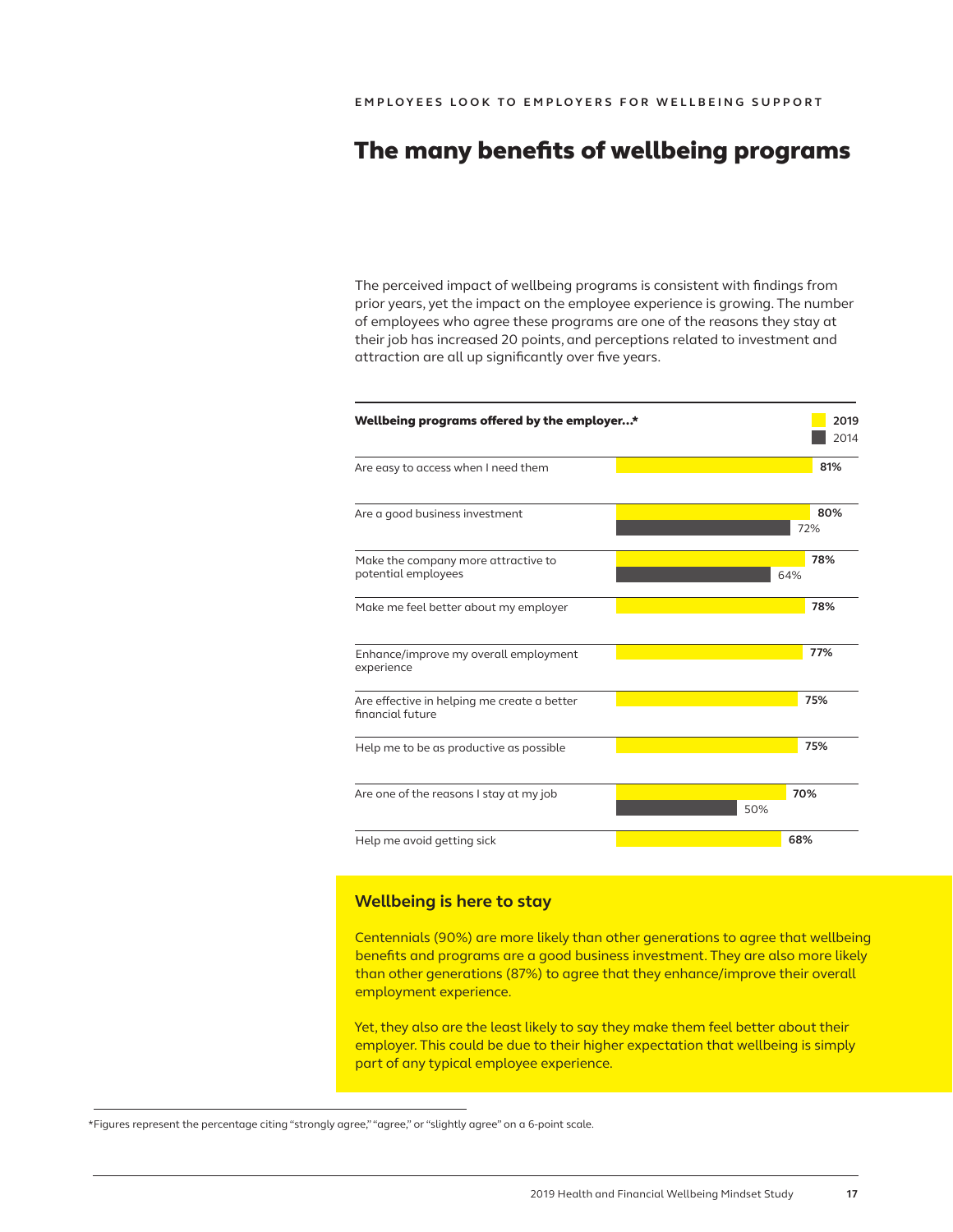## What employees find valuable

#### **Money talks**

Across the five wellbeing dimensions and all employees, financial-related communications, tools and programs are ranked as the most valuable resources an employer can provide (i.e., a financial wellbeing site, retirement savings plan decision tools and 1:1 financial help).

Employees, particularly younger ones, find websites, seminars and newsletters related to wellbeing valuable.

However, employees don't always seem to know what tools are available to them. Over one-third struggle with knowing where to go for wellbeing information—and younger employees are even less likely to know where to go.

Among employees who have access to specific action-oriented wellbeing tools, awareness varies. All employees are, however, more likely to find value in tools that serve a specific purpose or action, compared to the general wellbeing knowledge imparted by websites and seminars.

Employees also see consistent value across a variety of wellbeing programs. Over half of all employees reported wellbeing programs from each of the five wellbeing pillars as being valuable—even more so by those who have the programs available to them.



| Have it available<br>All employees | Most valuable<br>specific wellbeing<br>tools* | Have it available<br>All employees                            | <b>Most valuable</b><br>wellbeing<br>programs*                 | Have it available<br>All employees |
|------------------------------------|-----------------------------------------------|---------------------------------------------------------------|----------------------------------------------------------------|------------------------------------|
| 61%<br>53%                         | Retirement savings<br>plan decision tools     | 78%<br>68%                                                    | Paid time off<br>exchange                                      | 66%<br>51%                         |
| 57%<br>51%                         | Health plan<br>comparisons                    | 77%<br>66%                                                    | Onsite health clinics                                          | 65%<br>52%                         |
| 56%<br>49%                         | Cost clarity<br>Spending and                  | 76%<br>63%<br>70%                                             | Personalized<br>support for<br>navigating the<br>health system | 60%<br>51%                         |
| 56%<br>47%                         | savings assistance                            | 59%                                                           | Higher education<br>support                                    | 60%<br>53%                         |
| 51%                                | Provider choice tools                         | 73%<br>$\Gamma$ <sup><math>\cap</math><math>\cap</math></sup> |                                                                | $F \cap Y$                         |



\*Figures represent those citing "very valuable" or "valuable" on a 4-point scale. Only top items selected most often are shown.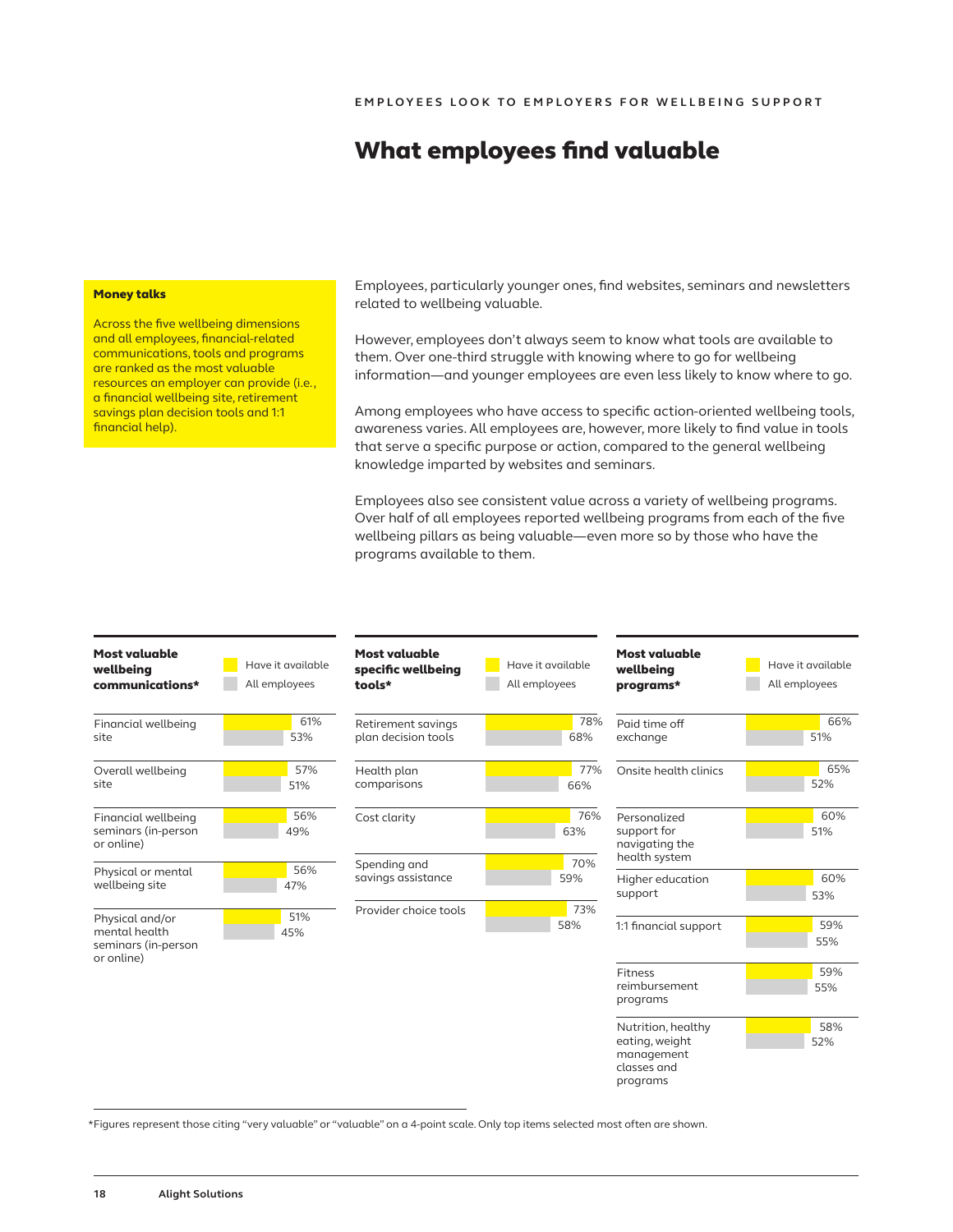## Shining a spotlight on mental health

Employees may not rank mental health services in their top five most valuable employer-offered programs, but they are of interest to them—and have been used increasingly year-over-year. This is especially true with younger employees, consistent with their reported use of these types of services, and their overall openness to help and information from their employers.

As the negative social stigma of mental health concerns declines, it can be expected that supportive mental health tools and services will continue to increase in importance and perceived value.

|                                                                                  | 2019 |     | 2018 |     | 2017 |     |
|----------------------------------------------------------------------------------|------|-----|------|-----|------|-----|
| Stress management program<br>to build resilience                                 |      | 59% |      | 51% |      | 48% |
| Referral to offsite, in-person<br>mental health professional                     |      | 56% | N/A  |     | N/A  |     |
| Onsite services with a mental<br>health professional                             |      | 53% |      | 46% |      | 36% |
| Onsite meditation or<br>mindfulness class                                        |      | 52% |      | 43% |      | 38% |
| Telephonic, virtual or online<br>visit with a mental health<br>professional      |      | 51% |      | 41% | N/A  |     |
| Mental health awareness<br>campaign or other promotion<br>to encourage awareness |      | 51% |      | 42% |      | 35% |
| Mental and emotional health<br>application                                       |      | 50% |      | 40% |      | 36% |

#### How likely I am to use mental health services if offered by my employer through a third party\*

\*Figures represent those citing "probably would" or "definitely would" on a 4-point scale.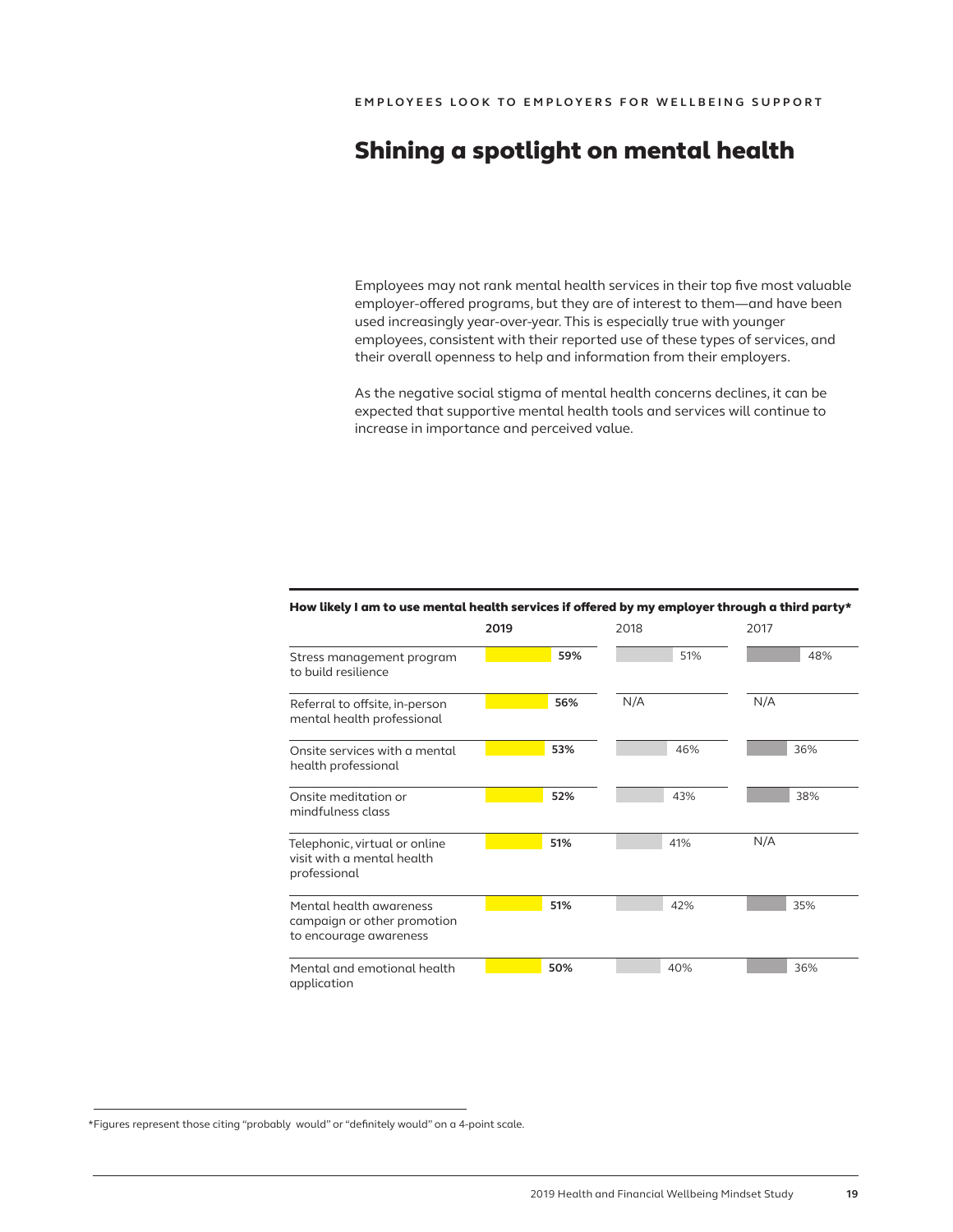## Employees are more open to sharing personal health information

With artificial intelligence and personalization of everything from homes, cars, and every day consumer products, it's become a part of everyday life—maybe even an expectation for some.

It also may be why employees are becoming increasingly more comfortable in sharing personal health information with their employers in return for personalized guidance in managing their health. The comfort level has grown by 17 points since 2018, with Millennials as the most comfortable sharing personal information.

#### I would be very comfortable or comfortable sharing health information with my employer (or appropriate third party) for personalized health and wellness information or guidance

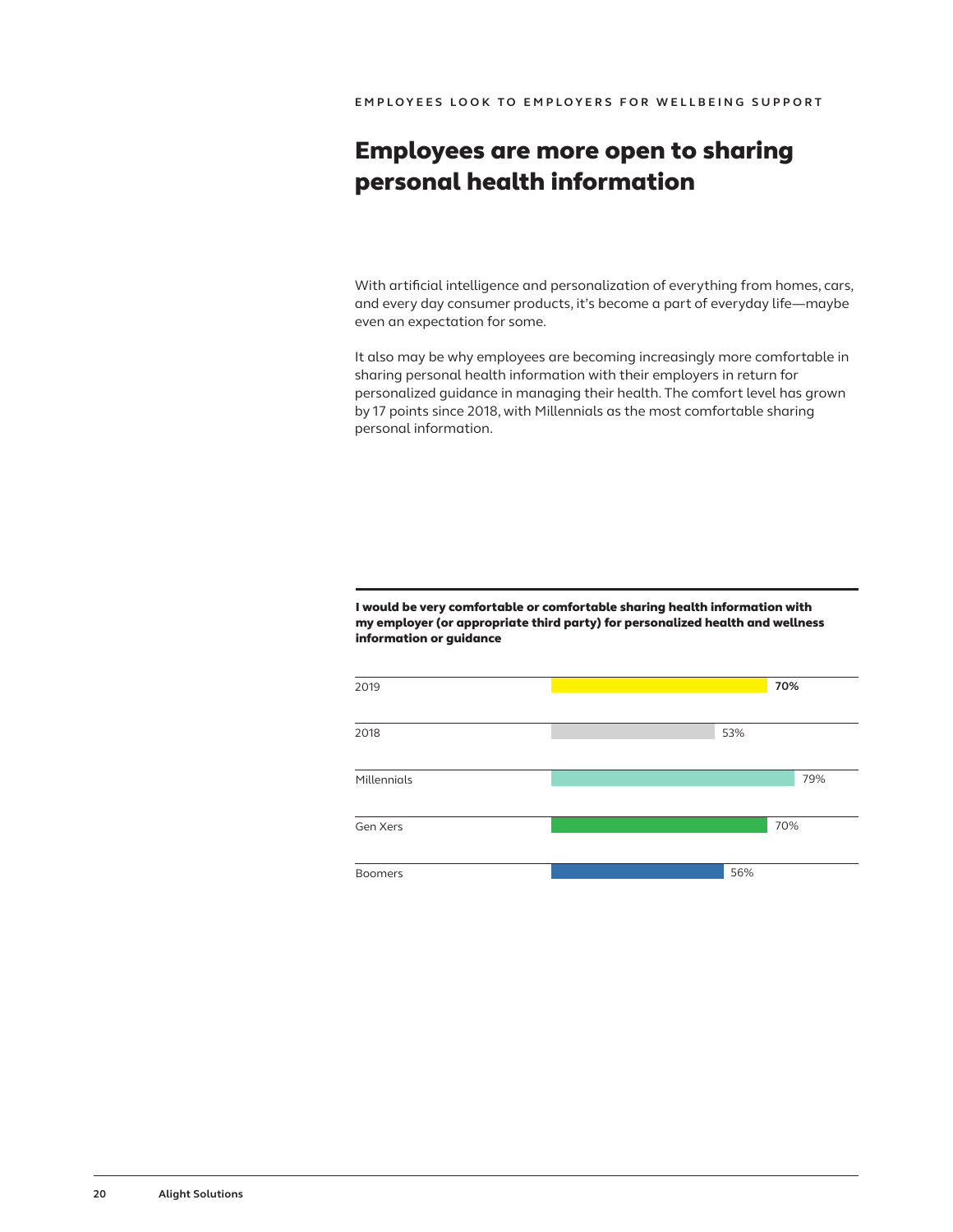## Employees are cautious about sharing personal financial information

In contrast, the comfort level of providing employers with financial information has declined since 2015 (a consistent result across the generations). This could be due to data security and privacy concerns.

Still, nearly 3 in 5 employees said they would be comfortable sharing personal financial information with their employer (or appropriate third party contracted by their employer) to allow them to provide personalized financial guidance or planning. The contrast between generations is much more stark with Boomers the most skeptical of providing personal financial information.

#### I would be very comfortable or comfortable sharing financial information with my employer (or appropriate third party) for personalized financial information or guidance

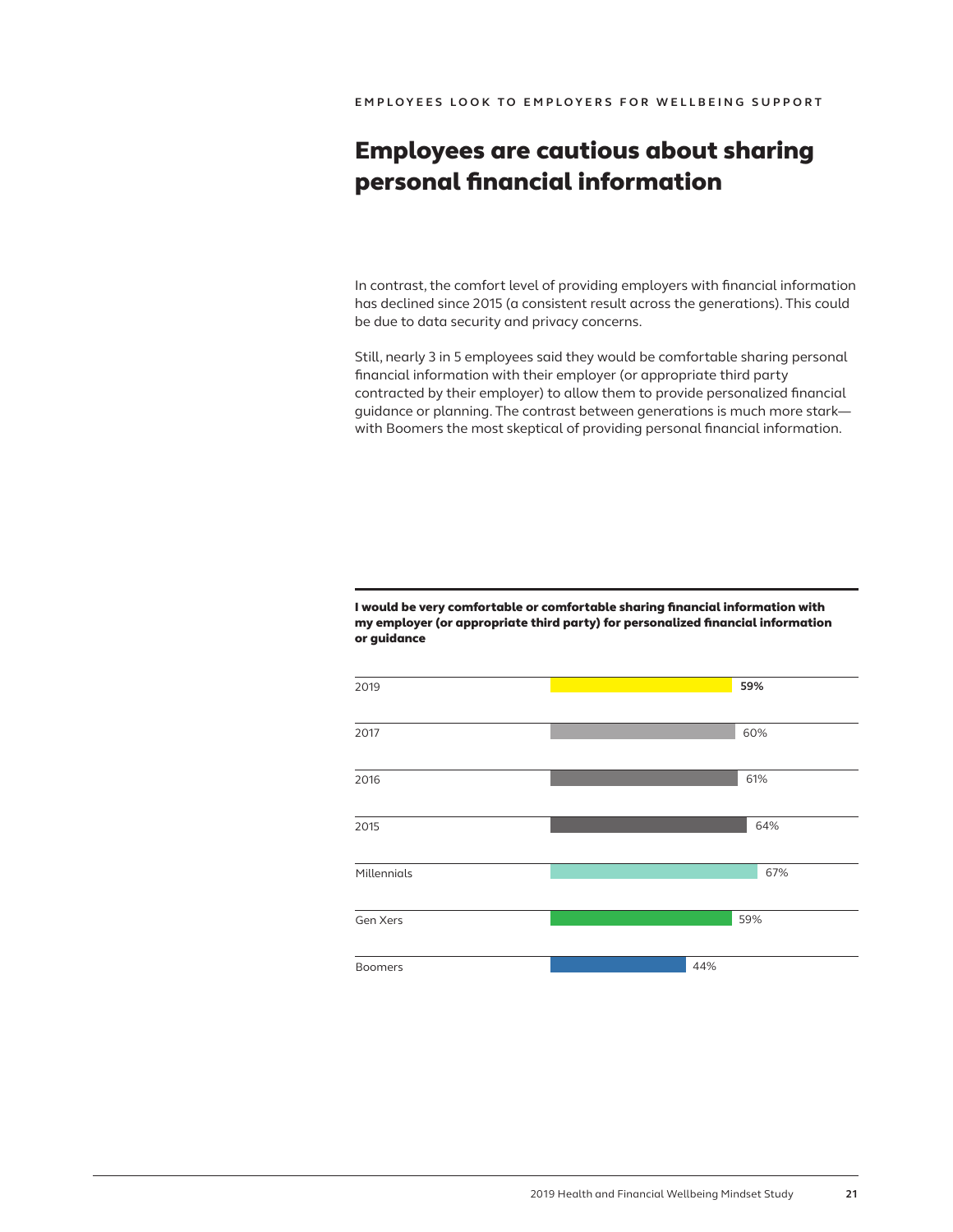## What employers can do to improve employee wellbeing

Employers play a direct role in promoting employee wellbeing efforts, and simply understanding employee insights is not enough. Here's how to turn those insights into actions.



### Offer convenient access to holistic wellbeing support.

Take a broad approach to supporting employee wellbeing. Think beyond physical wellbeing and/or the silos of just health and financial wellbeing, and include experiences that support all five dimensions of wellbeing together. Be sure your framework encourages easy access to resources, as 2.5X more employees feel their wellbeing is going well if the programs are convenient.

#### Actions

• **Consider the critical correlation between financial wellbeing and physical and mental/emotional wellbeing.** 

Not surprisingly, financial stress tends to be at the core of many wellbeing concerns, impacting physical and mental/emotional health along with other aspects in the remaining dimensions of wellbeing.

*Are you organized to work together for common goals? Does the current structure of your benefits department need to be fine-tuned to acknowledge the connection across wellbeing resources?* 

#### • **Evaluate what you offer and how it's working.**

Use the multi-dimensional wellbeing framework to evaluate the wellbeing support you and your partners provide.

*Do you have the right support and partners in place across the five dimensions of wellbeing? Do your programs meet the needs of a diverse workforce?*

#### • **Boost program engagement for key employee segments.**

Most employees are not aware of the benefits and tools available to them. Over one-third do not know where to go for wellbeing information, specifically younger employees. Create a strategy that not only raises awareness, but also drives action.

*Do you have measurable, year-round engagement goals and objectives for each employee segment? Are you targeting employees with information that is relevant to them? Do you have a point of view on using employee data to personalize communications and are you using it in your strategy?*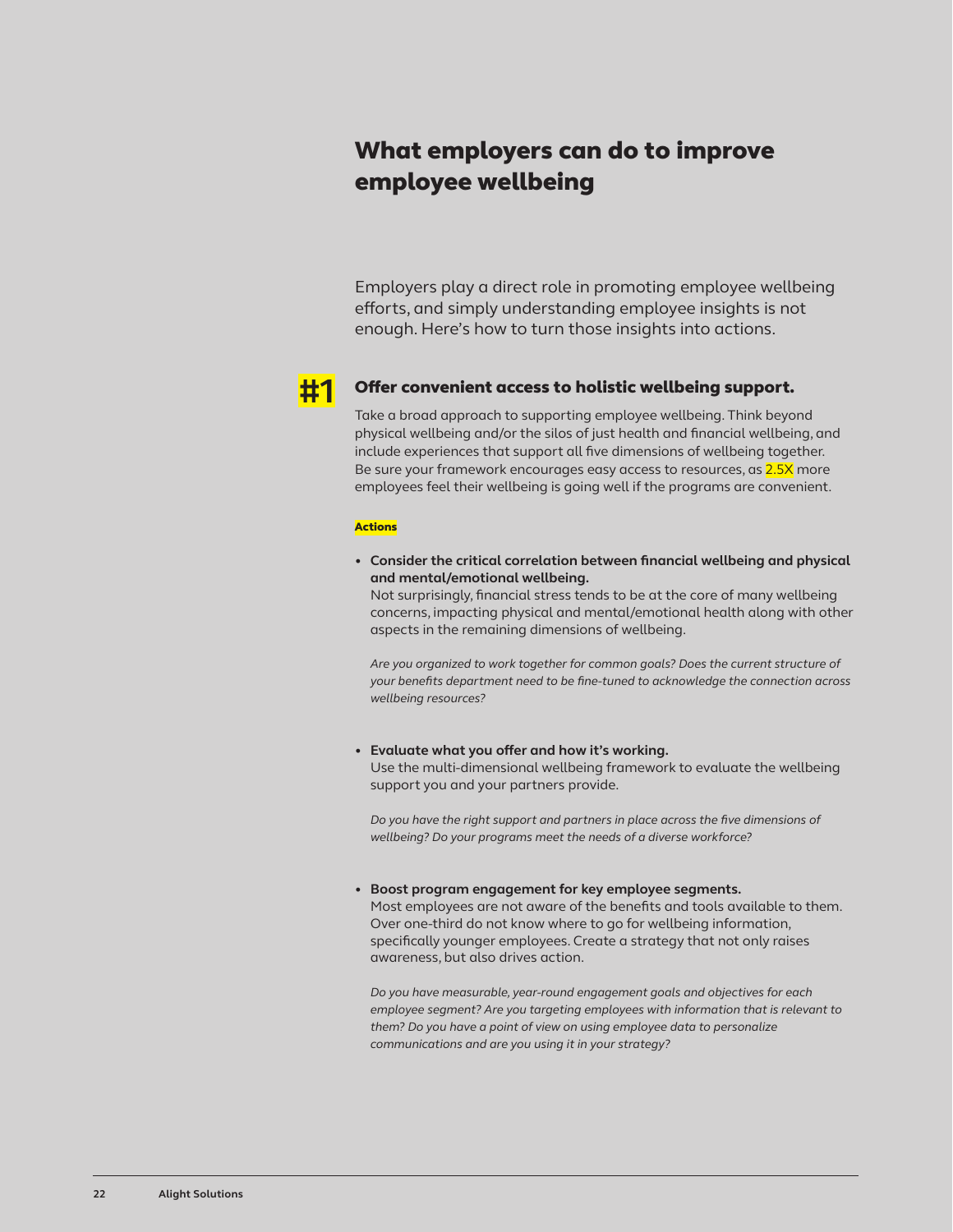

## Cultivate an environment of sharing and caring.

In just one year, the percentage of employees who feel comfortable reaching out to a colleague who may be dealing with a mental/emotional health issue increased by eight points (41% to 49% since 2018). Millennials (57%) are especially comfortable. Tap into this transparency movement.

#### **Actions**

#### • **Dissolve the mental health stigma.**

Bring mental and emotional health to the forefront of wellbeing resources to drive familiarity and conversation around it.

*Do managers have the tools to identify and support mental and emotional health concerns with employees? Are employees' families a part of the conversation?* 

#### • **Keep private information secure.**

Employee data can be used to make benefits communication and education more personal, relevant and actionable. However, keeping employee information private and secure, especially personal health- and wealthrelated information, is of utmost importance. Build employee trust by communicating your privacy and security philosophy and create transparency in how, when, and why employee data is being used.

*What do you know about your employees today, and what do you need to know? How and when will you use personal health or financial information to help employees understand and make important benefits decisions?*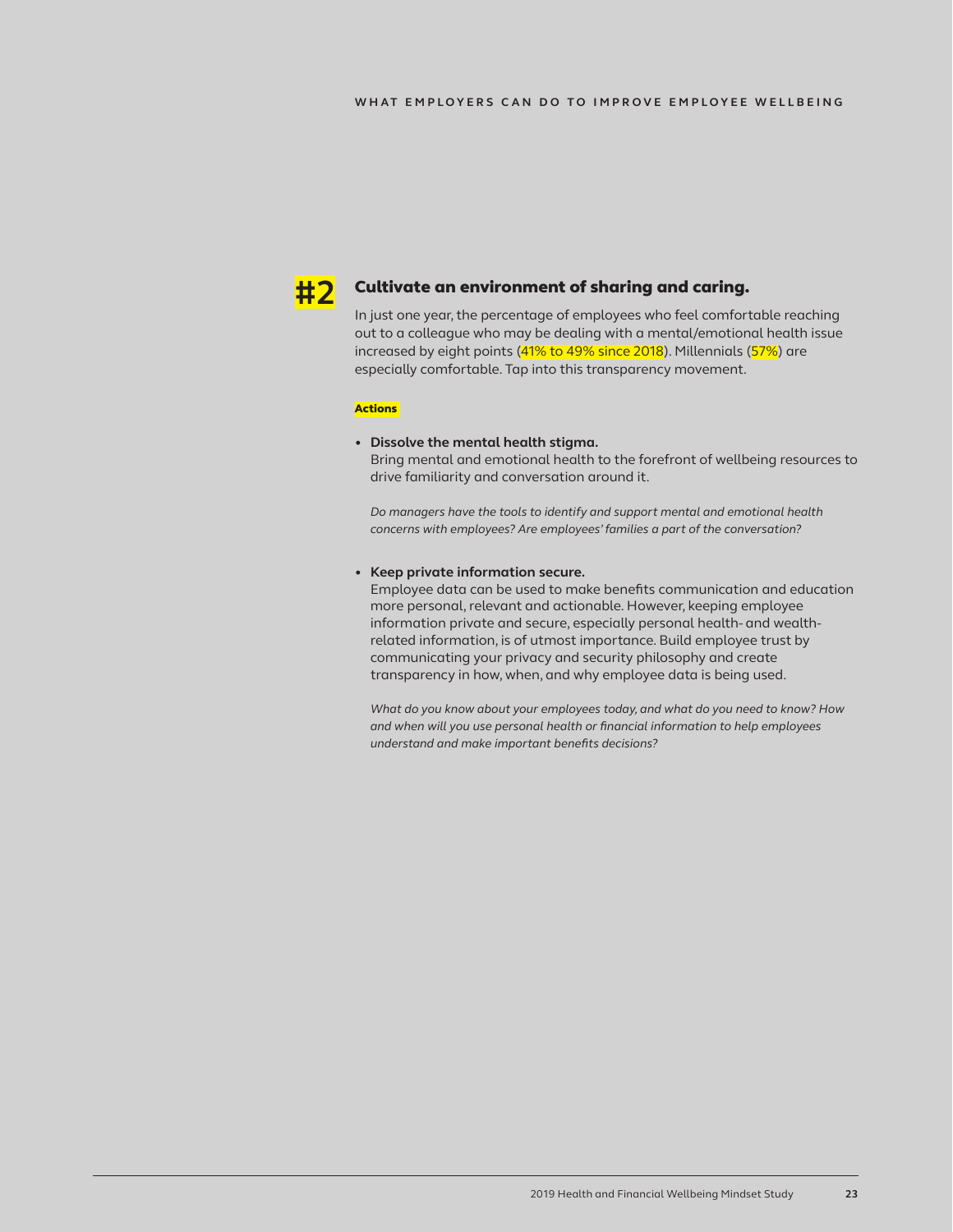

#### Keep wellbeing experiences simple, personal and connected.

Those with a great employee experience are more positive about their wellbeing overall, and employees believe they can make progress in their wellbeing with the right mix of tools and programs that fit easily into their lives. As part of the employee experience, offer a mix of tools and programs that do just that.

#### **Actions**

#### • **Avoid drowning employees in information.**

Awareness of resources is important, but avoid overloading employees with a blitz of wellbeing communication once or twice per year. Take a 365-daysa-year communication approach and promote the resources your employees find most valuable and relevant.

*Are you considering the employee experience in your communication plan? Have you audited or solicited feedback/research on your communication approach to determine the best way to keep communication simple and relevant?* 

#### • **Personalize communications.**

As part of the information exchange with employees, generate targeted and results-driven communication. Send personalized messages to boost understanding of their options, the benefits of each option, and the resources and tools to which they have access.

*What results do you want your communication to drive? Is your communication personal enough to "speak" to your employees?* 

#### • **Look at the experience of making decisions.**

When asking employees to make a decision or take a particular action, consider every step of the process through the eyes of your employees.

*Does each step make sense and are you providing appropriate guidance along the way? Are there simple tools available to support better decision making?*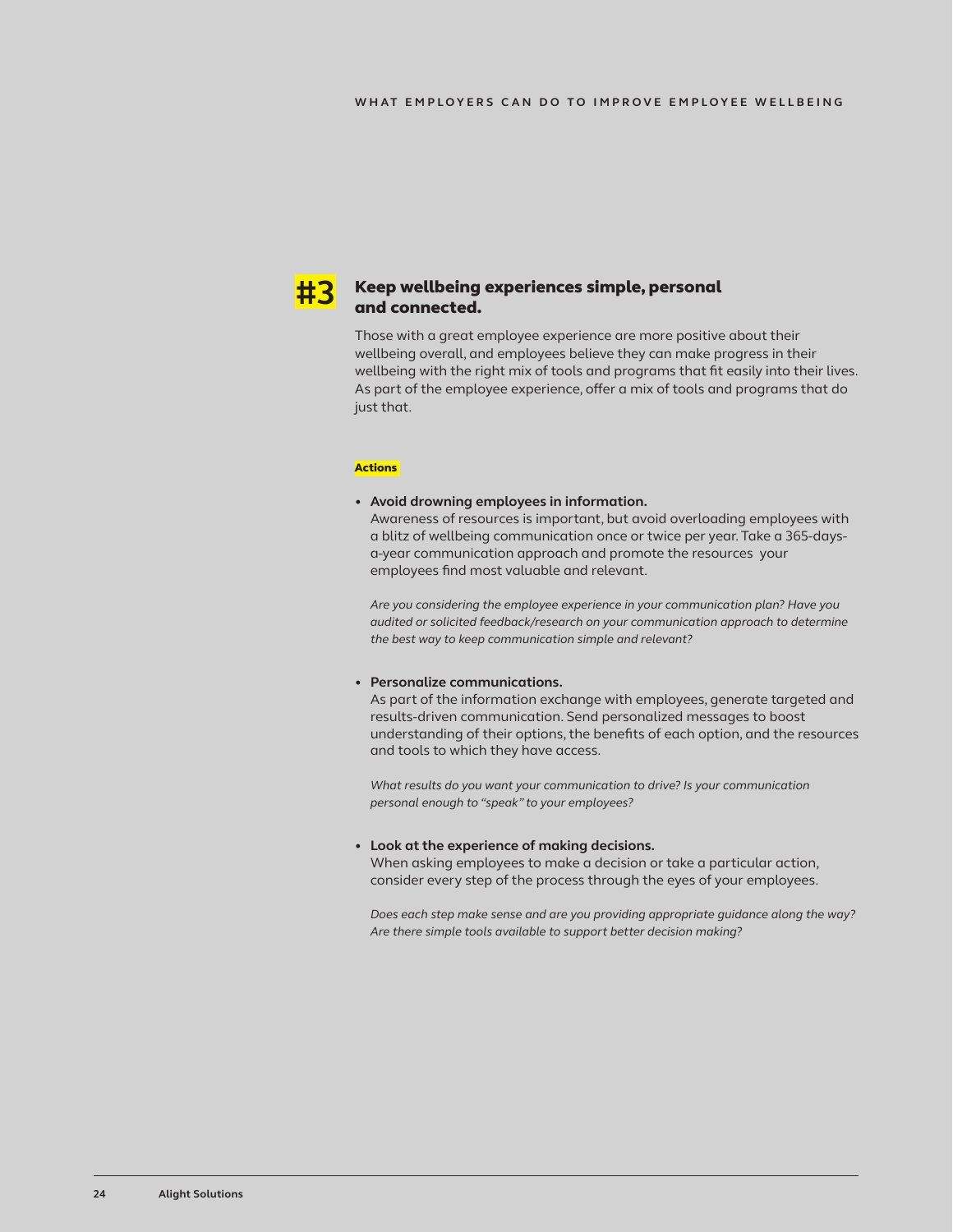## Respondent profile

**Gender**

## **2,501**

U.S. adult employees surveyed. Employed in organizations of at least 1000 U.S. based employees.

| Females                   | 50%           |
|---------------------------|---------------|
| Males                     | 50%           |
| Age                       |               |
| $18 - 25$                 | 8%            |
| $26 - 34$                 | 25%           |
| $35 - 44$                 | 25%           |
| $45 - 54$                 | 17%           |
| $55 - 65$                 | 25%           |
| Generation                |               |
| Centennials               | 3%            |
| Millennials               | 46%           |
| Emerging Millennials**    | <b>16%</b>    |
| Established Millennials** | $\sqrt{30\%}$ |
| Gen Xers                  | 24%           |
| <b>Boomers</b>            | 27%           |
| Race/ethnicity            |               |
| White                     | 64%           |
| Hispanic/Latino           | 12%           |
| African-American          | 9%            |
| Asian                     | 7%            |
| Other                     | 3%            |
| Household income          |               |
| <\$35,000                 | 17%           |
| \$35,000-\$64,999         | 35%           |
| \$65,000–\$99,999         | 32%           |
| \$100,000 or more         | 16%           |
| Years of service          |               |
| Less than 2               | 20%           |
| $2 - 4$                   | 28%           |
| $5 - 9$                   | 18%           |
| $10 - 14$                 | 22%           |
| 15 or more years          | 12%           |
| <b>Employer size</b>      |               |
| 1,000-2,999               | 19%           |
| 3,000-4,999               | 16%           |
| 5,000-9,999               | 20%           |
| $10,000+$                 | 45%<br>$**$   |

#### 18% 3% 47% 6% 27% **Health plan** High deductible health plan with a health savings account or healthcare reimbursement account High deductible health plan without a health savings account or healthcare reimbursement account **HMO** PPO Don't know 73% 53% 24% **7%** 17% **Retirement plan available through employer** Retirement savings plan with employee contributions Employer-matching contributions to a retirement savings plan Automatic/non-matching employer contributions to a retirement savings plan (e.g., profit sharing) Defined benefit or pensiontype plan None 51% 17%  $24%$ 8% **Health plan coverage type** Employee-only Employee and spouse/partner Employee and child(ren) Employee and family 15% 15% 16%  $-11\%$ 7% 9% 14% 17% 5% **Industry** Healthcare provider Public sector Retail and wholesale trade Manufacturing and energy Business services and construction Financial services and insurance Media, entertainment and leisure Utilities and telecommunications Technology\*

Technology industry is created from a sub-set of industry groups. Emerging Millennials turn age 23 to 31 in 2019; Established

Millennials turn age 32 to 40 in 2019.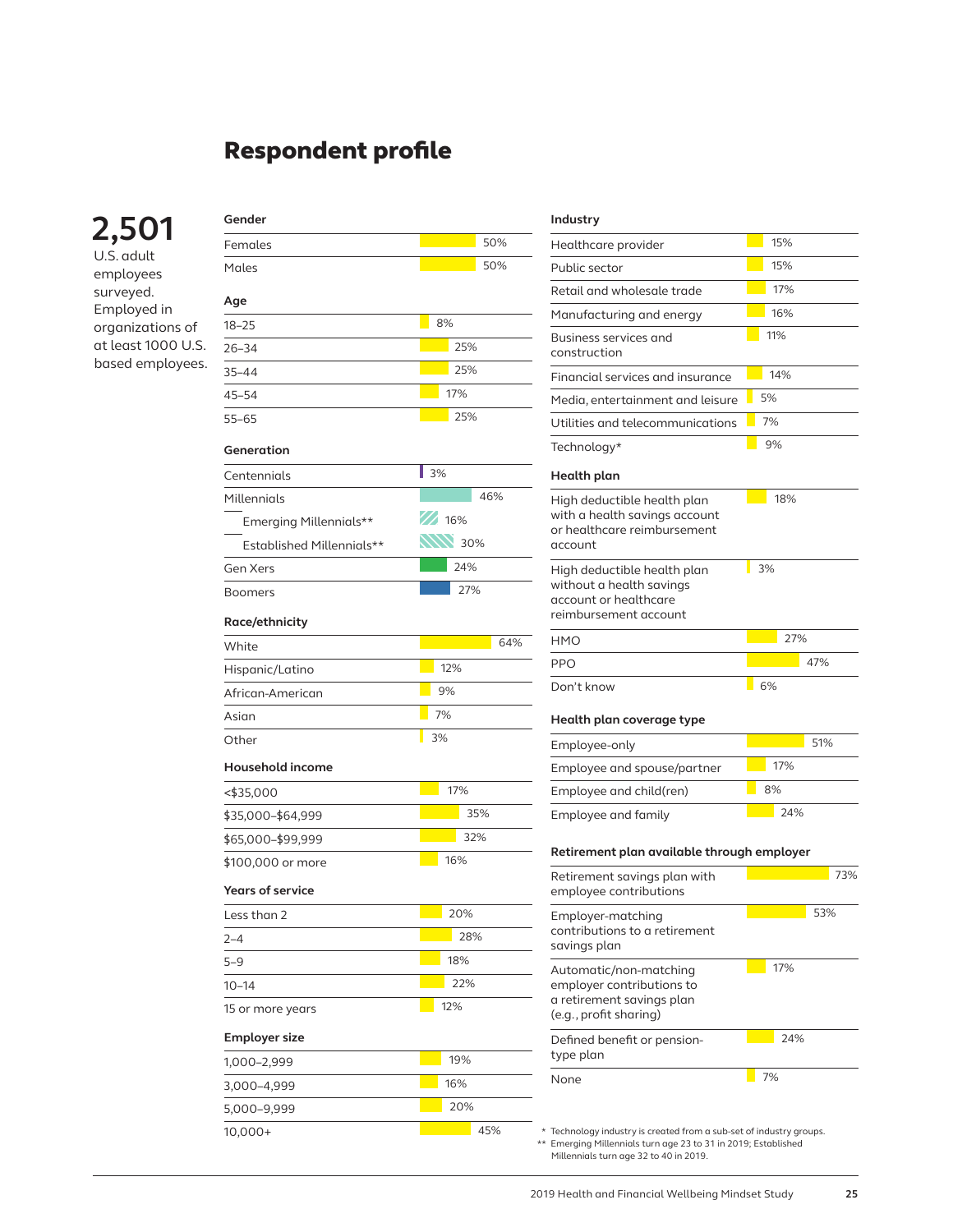## The authors

#### **Ray Baumruk**

Experience Design, Research & Insights ray.baumruk@alight.com

#### **Christin Devcich**

Consumer Experience, Research & Insights christin.devcich@alight.com

#### **Jennifer Gislason**

Experience Design, Wealth jennifer.gislason@alight.com

#### **Heidi Henderson**

Experience Design, Health heidi.henderson@alight.com

We gratefully acknowledge the valuable support of others from Alight Solutions in the development of this study, including Rob Austin, Lynn Devany, Kenje Mallot, Julie McHugh, Claudia Osegueda, Sara Taylor and Janna Tebbs, as well as the important contributions of others who made this report possible: Craig Lykens and Brenna Shebel from The National Business Group on Health and Christine Baskin and Heather Granger from Kantar Consulting.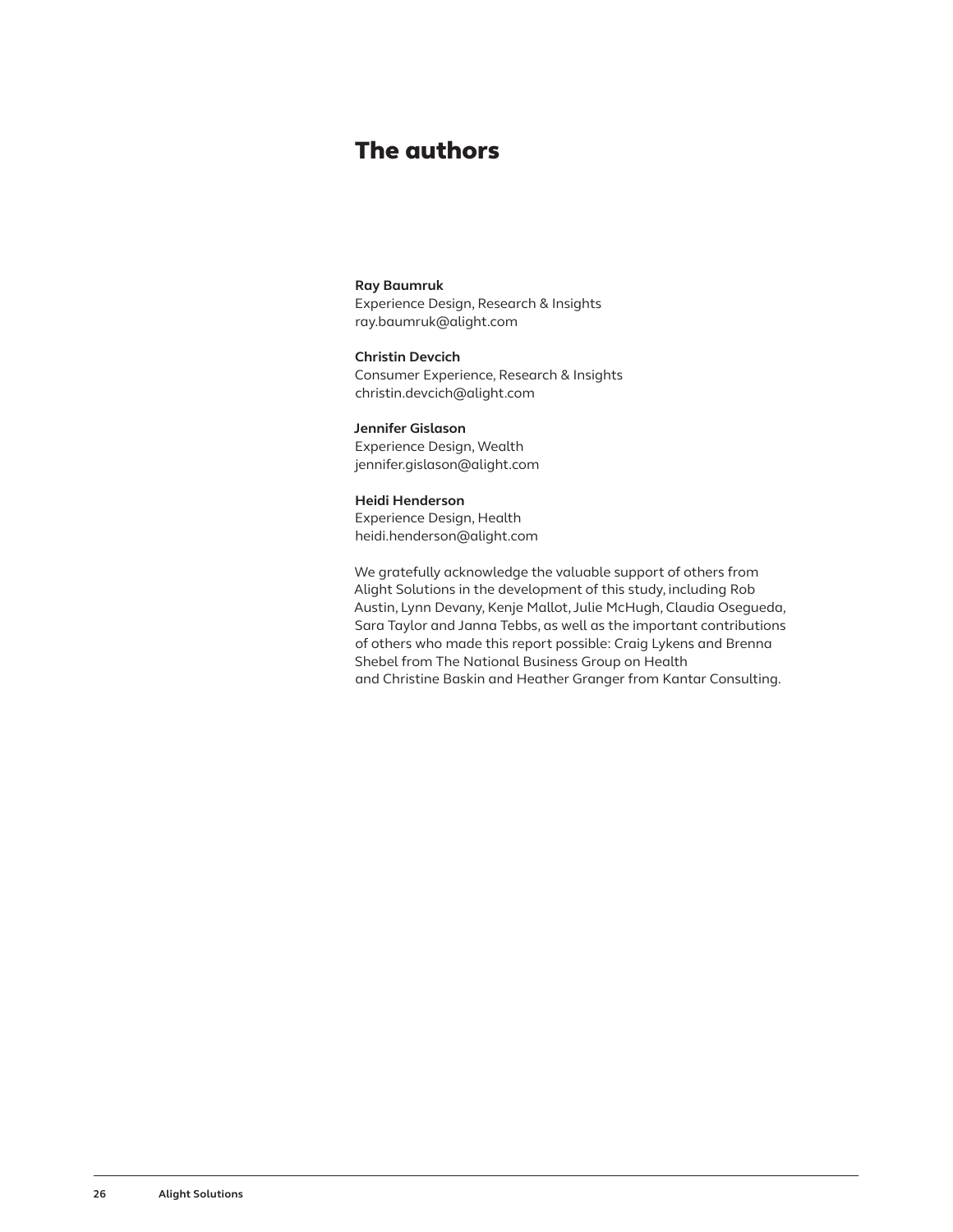The information contained herein and the statements expressed are of a general nature and are not intended to address the circumstances of any particular individual or entity. Although we endeavor to provide accurate and timely information and use sources we consider reliable, there can be no guarantee that such information is accurate as of the date it is received or that it will continue to be accurate in the future. No one should act on such information without appropriate professional advice after a thorough examination of the particular situation.



© 2019 Alight Solutions